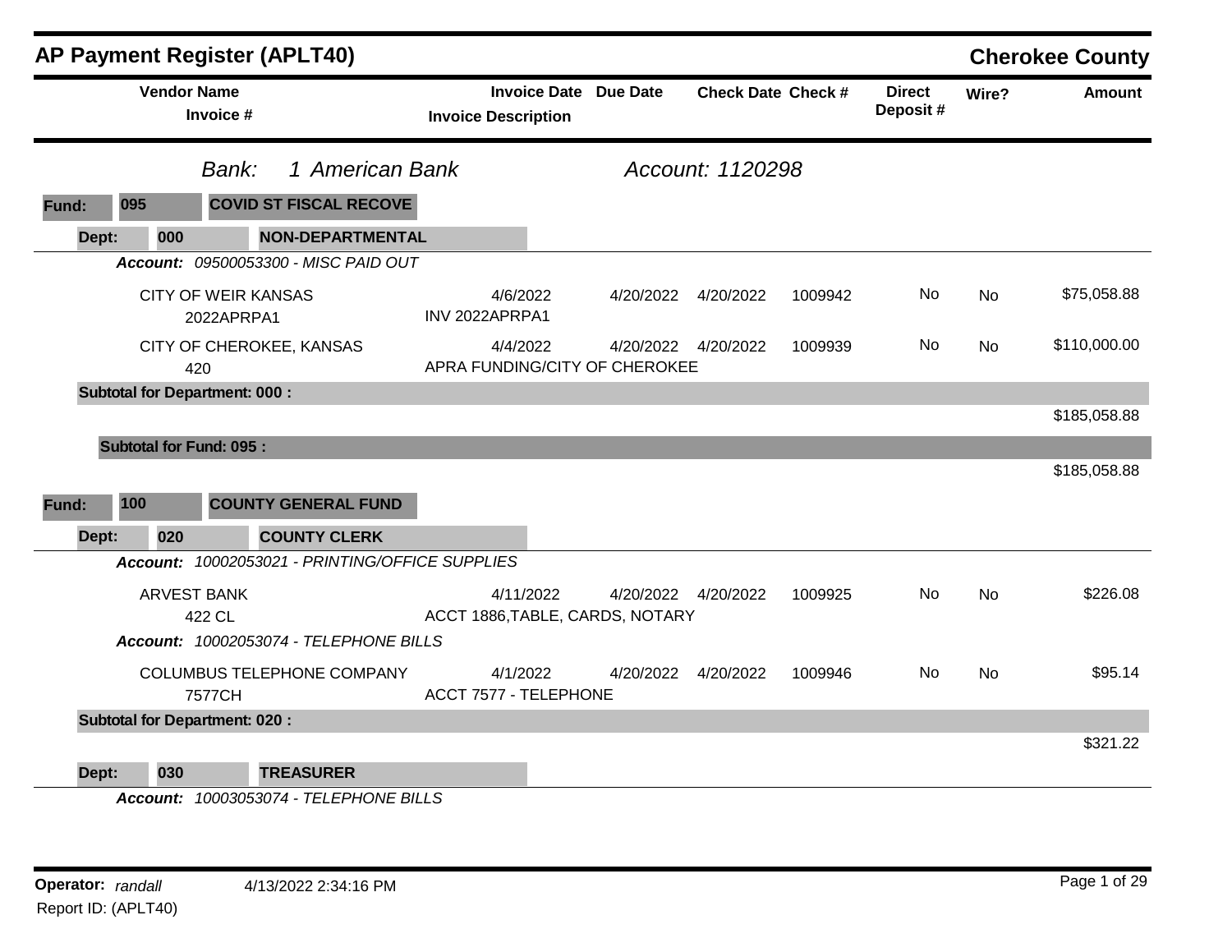|       | <b>AP Payment Register (APLT40)</b>  |                                                                         |                                                            |           |                           |         |                           |           | <b>Cherokee County</b> |
|-------|--------------------------------------|-------------------------------------------------------------------------|------------------------------------------------------------|-----------|---------------------------|---------|---------------------------|-----------|------------------------|
|       | <b>Vendor Name</b><br>Invoice #      |                                                                         | <b>Invoice Date Due Date</b><br><b>Invoice Description</b> |           | <b>Check Date Check #</b> |         | <b>Direct</b><br>Deposit# | Wire?     | <b>Amount</b>          |
|       | 7577CH                               | <b>COLUMBUS TELEPHONE COMPANY</b>                                       | 4/1/2022<br>ACCT 7577 - TELEPHONE                          | 4/20/2022 | 4/20/2022                 | 1009946 | No                        | No        | \$162.82               |
|       | <b>Subtotal for Department: 030:</b> |                                                                         |                                                            |           |                           |         |                           |           |                        |
| Dept: | 040                                  | <b>ATTORNEY</b>                                                         |                                                            |           |                           |         |                           |           | \$162.82               |
|       |                                      | Account: 10004053024 - OPER/REPAIR MACH & EQUIP                         |                                                            |           |                           |         |                           |           |                        |
|       | <b>ARVEST BANK</b><br>422 AT1        | Account: 10004053030 - GASOLINE                                         | 4/11/2022<br><b>ACCT 1977</b>                              | 4/20/2022 | 4/20/2022                 | 1009925 | No                        | No        | \$38.00                |
|       | <b>ARVEST BANK</b><br>422 AT2        |                                                                         | 4/11/2022<br><b>ACCT 1936</b>                              |           | 4/20/2022  4/20/2022      | 1009925 | No                        | <b>No</b> | \$144.21               |
|       | <b>ARVEST BANK</b><br>422 AT         |                                                                         | 4/11/2022<br><b>ACCT 1951</b>                              | 4/20/2022 | 4/20/2022                 | 1009925 | No                        | No        | \$175.99               |
|       |                                      | Account: 10004053068 - OTHER COMMODITIES                                |                                                            |           |                           |         |                           |           |                        |
|       | <b>CULLIGAN OF JOPLIN</b><br>208261  |                                                                         | 4/6/2022<br>inv 208261                                     | 4/20/2022 | 4/20/2022                 | 1009952 | No                        | No        | \$8.50                 |
|       | <b>CULLIGAN OF JOPLIN</b><br>210344  |                                                                         | 4/6/2022<br>inv 210344                                     | 4/20/2022 | 4/20/2022                 | 1009952 | No                        | No        | \$8.50                 |
|       | <b>CULLIGAN OF JOPLIN</b><br>209801  |                                                                         | 4/6/2022<br>inv 209801                                     | 4/20/2022 | 4/20/2022                 | 1009952 | No                        | No        | \$27.60                |
|       |                                      | Account: 10004053074 - TELEPHONE BILLS                                  |                                                            |           |                           |         |                           |           |                        |
|       | 7577CH                               | <b>COLUMBUS TELEPHONE COMPANY</b>                                       | 4/1/2022<br>ACCT 7577 - TELEPHONE                          | 4/20/2022 | 4/20/2022                 | 1009946 | No                        | No        | \$196.52               |
|       |                                      | Account: 10004053075 - DUES/SUBSCRIPTIONS                               |                                                            |           |                           |         |                           |           |                        |
|       | 325                                  | <b>COLUMBUS NEWS REPORT</b><br>Account: 10004053089 - OTHER CONTRACTUAL | 4/6/2022<br>inv 325                                        | 4/20/2022 | 4/20/2022                 | 1009945 | No                        | No        | \$104.00               |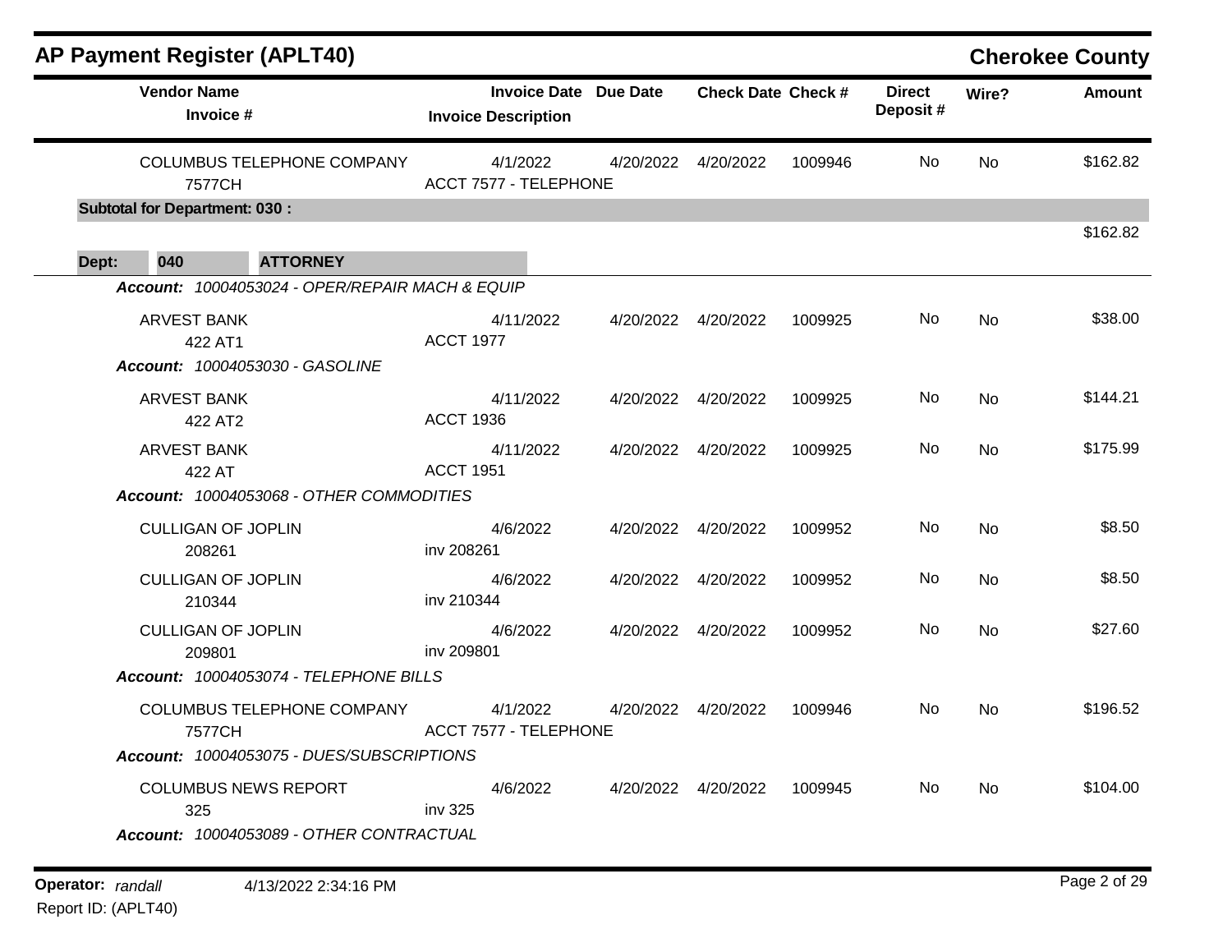|       | <b>AP Payment Register (APLT40)</b>         |                                                                                       |                                                            |           |                           |         |                           |       | <b>Cherokee County</b> |
|-------|---------------------------------------------|---------------------------------------------------------------------------------------|------------------------------------------------------------|-----------|---------------------------|---------|---------------------------|-------|------------------------|
|       | <b>Vendor Name</b><br>Invoice #             |                                                                                       | <b>Invoice Date Due Date</b><br><b>Invoice Description</b> |           | <b>Check Date Check #</b> |         | <b>Direct</b><br>Deposit# | Wire? | <b>Amount</b>          |
|       | <b>ARVEST BANK</b><br>422 AT                |                                                                                       | 4/11/2022<br><b>ACCT 1951</b>                              | 4/20/2022 | 4/20/2022                 | 1009925 | No                        | No    | \$104.93               |
|       | <b>KISSTECH</b><br>2609                     |                                                                                       | 4/6/2022<br>inv 2609                                       | 4/20/2022 | 4/20/2022                 | 1009974 | No                        | No    | \$750.00               |
|       | 846106561                                   | <b>THOMSON REUTERS - WEST</b>                                                         | 4/6/2022<br>inv 846106561                                  | 4/20/2022 | 4/20/2022                 | 1010000 | No                        | No    | \$310.79               |
|       | <b>Subtotal for Department: 040:</b>        |                                                                                       |                                                            |           |                           |         |                           |       |                        |
| Dept: | 050                                         | <b>REGISTER OF DEEDS</b>                                                              |                                                            |           |                           |         |                           |       | \$1,869.04             |
|       | 7577CH                                      | Account: 10005053074 - UTILITIES/TELEPHONE BILLS<br><b>COLUMBUS TELEPHONE COMPANY</b> | 4/1/2022<br>ACCT 7577 - TELEPHONE                          | 4/20/2022 | 4/20/2022                 | 1009946 | No                        | No    | \$89.64                |
| Dept: | <b>Subtotal for Department: 050:</b><br>060 | <b>SHERIFF &amp; JAIL</b>                                                             |                                                            |           |                           |         |                           |       | \$89.64                |
|       |                                             | Account: 10006053021 - PRINTING/OFFICE SUPPLIES                                       |                                                            |           |                           |         |                           |       |                        |
|       | <b>QUILL CORPORATION</b><br>24050063        |                                                                                       | 4/6/2022<br>INV 24050063                                   | 4/20/2022 | 4/20/2022                 | 1009991 | No                        | No    | \$199.14               |
|       | <b>ARVEST BANK</b><br>422 SH1               |                                                                                       | 4/8/2022<br>ACCT 1720, POSTAGE, WATER                      | 4/20/2022 | 4/20/2022                 | 1009925 | No                        | No    | \$4.33                 |
|       | <b>QUILL CORPORATION</b><br>24065165        |                                                                                       | 4/6/2022<br>INV 24065165                                   | 4/20/2022 | 4/20/2022                 | 1009991 | No                        | No    | \$30.99                |
|       | <b>ARVEST BANK</b><br>422 SH <sub>2</sub>   |                                                                                       | 4/8/2022<br>ACCT 1738, POSTAGE, SOFTWARE RENEWAL           | 4/20/2022 | 4/20/2022                 | 1009925 | No                        | No    | \$48.30                |
|       |                                             |                                                                                       | Account: 10006053022 - EMPLOYEE UNIFORMS/ACCESSORIES       |           |                           |         |                           |       |                        |
|       | 8405609531                                  | <b>CINTAS FIRST AID &amp; SAFETY</b>                                                  | 4/6/2022<br>INV 8405609531                                 |           | 4/20/2022  4/20/2022      | 1009938 | No                        | No    | \$404.01               |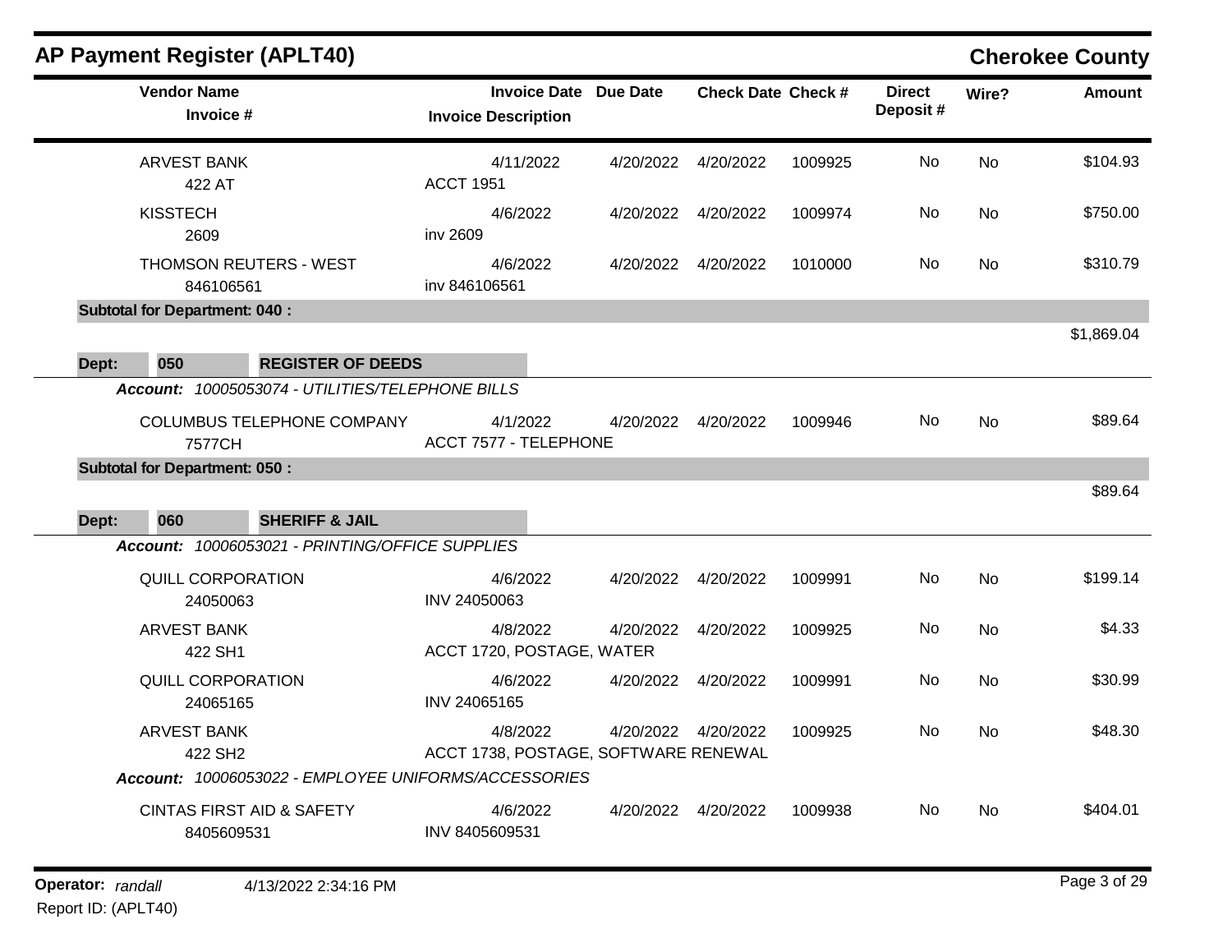| <b>AP Payment Register (APLT40)</b>          |                                                            |           |                           |         |                           |           | <b>Cherokee County</b> |
|----------------------------------------------|------------------------------------------------------------|-----------|---------------------------|---------|---------------------------|-----------|------------------------|
| <b>Vendor Name</b><br>Invoice #              | <b>Invoice Date Due Date</b><br><b>Invoice Description</b> |           | <b>Check Date Check #</b> |         | <b>Direct</b><br>Deposit# | Wire?     | <b>Amount</b>          |
| <b>TEAM THREADS</b><br>8612                  | 3/31/2022<br>INV 8612 - EMPLOYEE UNIFORMS                  | 4/20/2022 | 4/20/2022                 | 1009999 | No                        | <b>No</b> | \$141.70               |
| <b>TEAM THREADS</b><br>8611                  | 3/31/2022<br>INV 8611 - EMPLOYEE UNIFORMS                  | 4/20/2022 | 4/20/2022                 | 1009999 | No                        | <b>No</b> | \$43.60                |
| <b>ARVEST BANK</b><br>422 SH6                | 4/8/2022<br>ACCT 1696, UNIFORMS, FUEL FOOD,                |           | 4/20/2022  4/20/2022      | 1009926 | No                        | <b>No</b> | \$74.07                |
| <b>TEAM THREADS</b><br>8412                  | 3/31/2022<br>INV 8412 - EMPLOYEE UNIFORMS                  |           | 4/20/2022  4/20/2022      | 1009999 | No                        | No        | \$130.80               |
| <b>TEAM THREADS</b><br>8437                  | 3/31/2022<br>INV 8437 - EMPLOYEE UNIFORMS                  | 4/20/2022 | 4/20/2022                 | 1009999 | No                        | <b>No</b> | \$37.06                |
| <b>TEAM THREADS</b><br>7949                  | 3/31/2022<br>INV 7949 - EMPLOYEE UNIFORMS                  | 4/20/2022 | 4/20/2022                 | 1009999 | No                        | <b>No</b> | \$100.30               |
| <b>TEAM THREADS</b><br>7867                  | 3/31/2022<br>INV 7867 - EMPLOYEE UNIFORMS                  | 4/20/2022 | 4/20/2022                 | 1009999 | No                        | <b>No</b> | \$100.40               |
| <b>TEAM THREADS</b><br>7617                  | 3/31/2022<br>INV 7617 - EMPLOYEE UNIFORMS                  | 4/20/2022 | 4/20/2022                 | 1009999 | No                        | <b>No</b> | \$32.00                |
| Account: 10006053025 - PARTS/VEHICLE REPAIRS |                                                            |           |                           |         |                           |           |                        |
| O'REILLY AUTOMOTIVE<br>0188475383            | 4/7/2022<br>INV 0118-475383                                |           | 4/20/2022  4/20/2022      | 1009985 | No                        | <b>No</b> | \$234.44               |
| O'REILLY AUTOMOTIVE<br>3107376               | 4/6/2022<br><b>CUST NO 3107376</b>                         |           | 4/20/2022  4/20/2022      | 1009985 | No                        | No        | \$1,081.53             |
| NATALINIS AUTOMOTIVE<br>802251               | 4/11/2022<br><b>INV 802251</b>                             |           | 4/20/2022  4/20/2022      | 1009981 | No                        | No        | \$96.99                |
| NATALINIS AUTOMOTIVE<br>801786               | 4/11/2022<br><b>INV 801786</b>                             |           | 4/20/2022  4/20/2022      | 1009982 | No                        | <b>No</b> | \$149.76               |
| NATALINIS AUTOMOTIVE<br>802277               | 4/8/2022<br><b>INV 802277</b>                              |           | 4/20/2022 4/20/2022       | 1009981 | No                        | No.       | \$42.98                |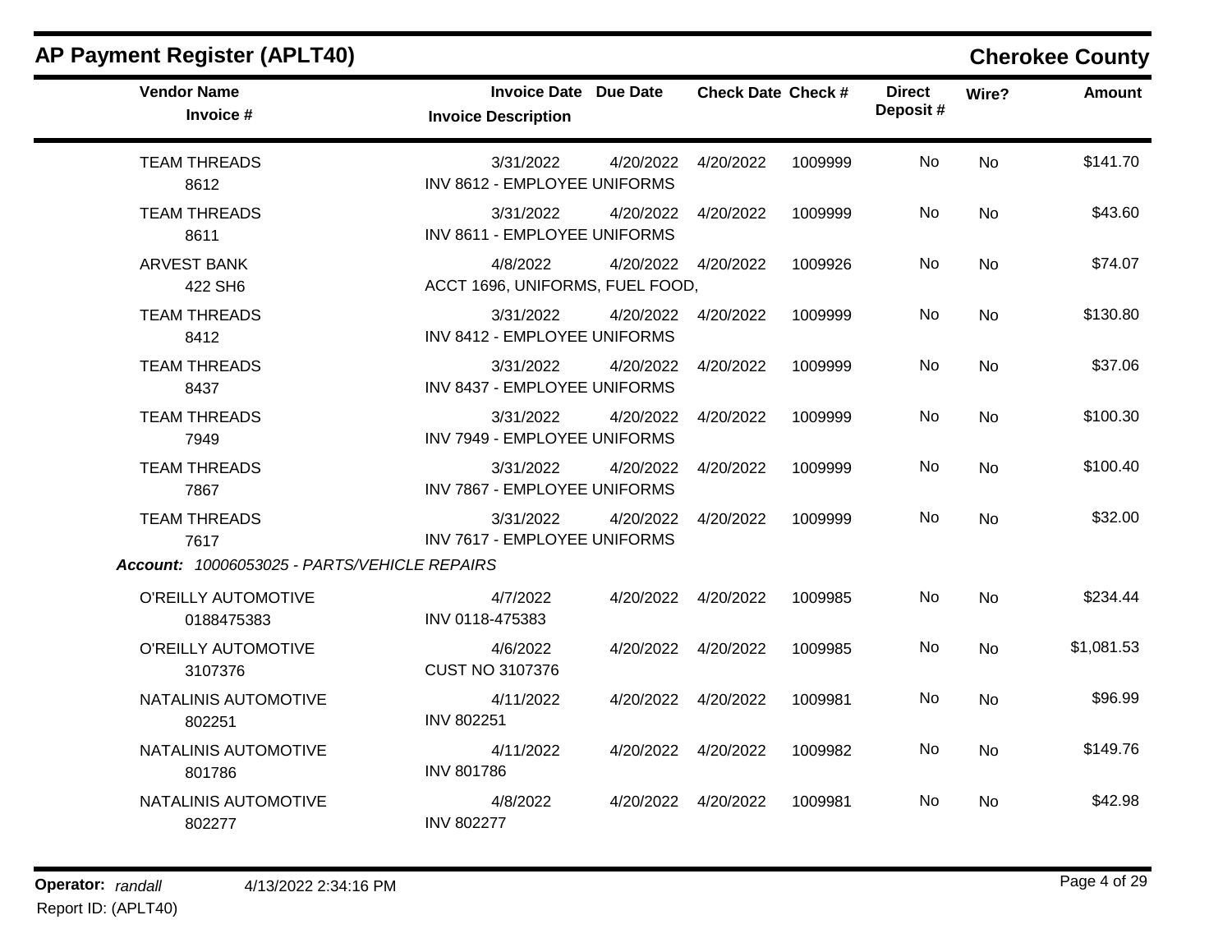| <b>AP Payment Register (APLT40)</b>             |                                                     |                           |         |                           |           | <b>Cherokee County</b> |
|-------------------------------------------------|-----------------------------------------------------|---------------------------|---------|---------------------------|-----------|------------------------|
| <b>Vendor Name</b><br>Invoice #                 | Invoice Date Due Date<br><b>Invoice Description</b> | <b>Check Date Check #</b> |         | <b>Direct</b><br>Deposit# | Wire?     | <b>Amount</b>          |
| NATALINIS AUTOMOTIVE<br>801415                  | 4/7/2022<br><b>INV 801415</b>                       | 4/20/2022  4/20/2022      | 1009982 | No                        | <b>No</b> | \$281.49               |
| NATALINIS AUTOMOTIVE<br>801424                  | 4/7/2022<br><b>INV 801424, CREDIT</b>               | 4/20/2022  4/20/2022      | 1009982 | No.                       | No        | (\$38.50)              |
| FRANK FLETCHER DODGE<br>141966                  | 4/7/2022<br><b>INV 141966</b>                       | 4/20/2022 4/20/2022       | 1009960 | No                        | No        | \$1,414.05             |
| POMP'S TIRE SERVICE INC<br>1220027151           | 4/1/2022<br>INV 1220027151 - TIRES                  | 4/20/2022 4/20/2022       | 1009986 | No.                       | No        | \$262.18               |
| O'REILLY AUTO PARTS<br>4083491510               | 4/1/2022<br>NV 4083491510 - VEHICLE REPAIRS         | 4/20/2022 4/20/2022       | 1009984 | No                        | No        | \$126.67               |
| MIDWEST WHEEL<br>79901                          | 4/6/2022<br><b>INV 79901</b>                        | 4/20/2022 4/20/2022       | 1009979 | No.                       | No        | \$22.92                |
| FRANK FLETCHER DODGE<br>141974                  | 4/7/2022<br><b>INV 141974</b>                       | 4/20/2022  4/20/2022      | 1009960 | No.                       | <b>No</b> | \$6.29                 |
| NATALINIS AUTOMOTIVE<br>801785                  | 4/11/2022<br><b>INV 801785</b>                      | 4/20/2022  4/20/2022      | 1009981 | No                        | <b>No</b> | \$76.99                |
| Account: 10006053030 - GASOLINE                 |                                                     |                           |         |                           |           |                        |
| <b>ARVEST BANK</b><br>422 SH7                   | 4/8/2022<br>ACCT 8604, FUEL, TRAINING, HOTEL        | 4/20/2022  4/20/2022      | 1009926 | No.                       | <b>No</b> | \$189.08               |
| JIM WOODS MARKETING INC<br>0046301              | 4/1/2022<br>INV 0046301 - GAS                       | 4/20/2022 4/20/2022       | 1009967 | No                        | <b>No</b> | \$31,698.20            |
| Account: 10006053042 - BREAKROOM SUPPLIES       |                                                     |                           |         |                           |           |                        |
| <b>ARVEST BANK</b><br>422 SH1                   | 4/8/2022<br>ACCT 1720, POSTAGE, WATER               | 4/20/2022  4/20/2022      | 1009925 | No.                       | <b>No</b> | \$5.18                 |
| Account: 10006053068 - OTHER COMMODITIES        |                                                     |                           |         |                           |           |                        |
| <b>FARMERS COOPERATIVE ASSOCIATION</b><br>52074 | 4/6/2022<br>inv 52074                               | 4/20/2022 4/20/2022       | 1009959 | No.                       | No        | \$30.27                |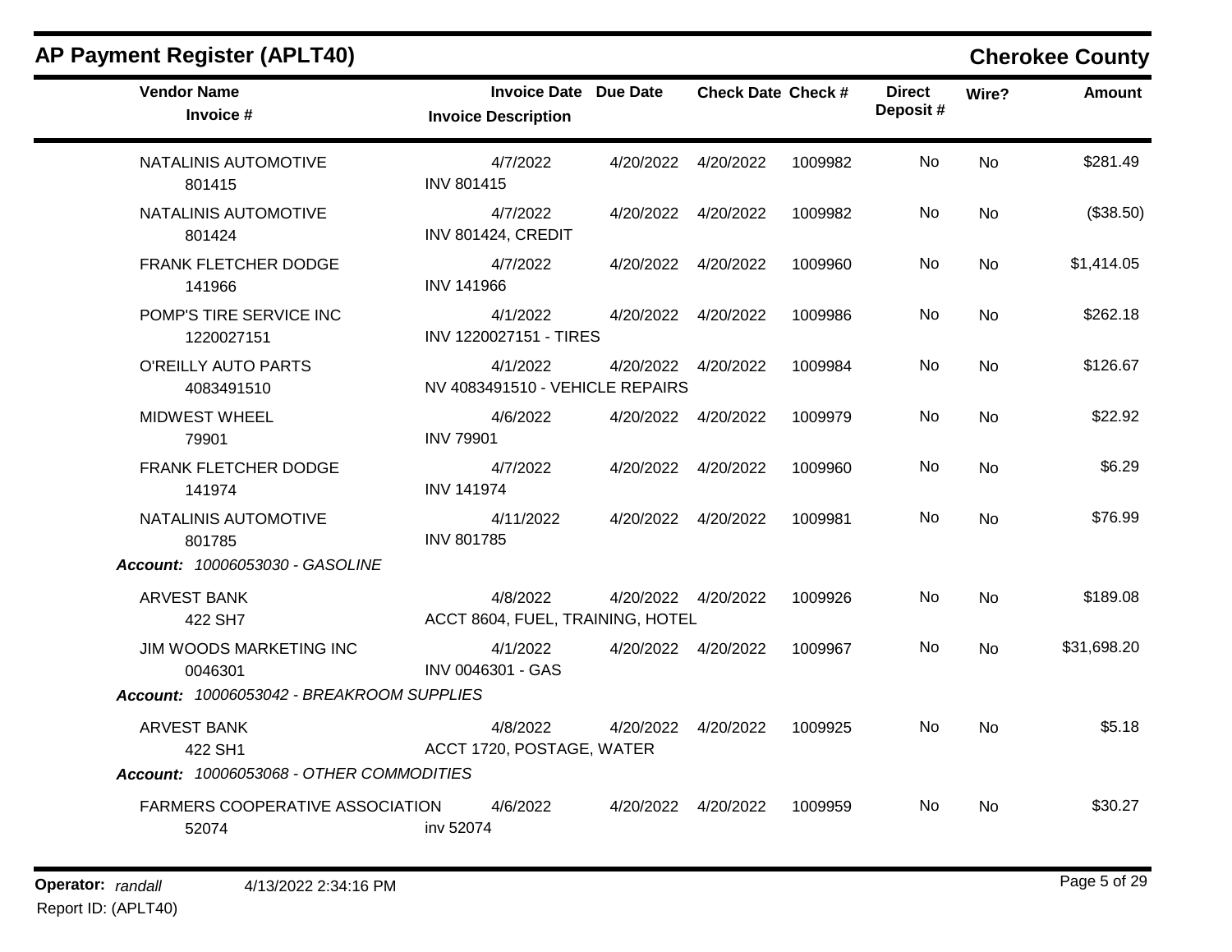| <b>AP Payment Register (APLT40)</b>                     |                                                            |           |                           |         |                           |           | <b>Cherokee County</b> |
|---------------------------------------------------------|------------------------------------------------------------|-----------|---------------------------|---------|---------------------------|-----------|------------------------|
| <b>Vendor Name</b><br>Invoice #                         | <b>Invoice Date Due Date</b><br><b>Invoice Description</b> |           | <b>Check Date Check #</b> |         | <b>Direct</b><br>Deposit# | Wire?     | <b>Amount</b>          |
| Account: 10006053072 - GAS, ELECTRIC, WATER             |                                                            |           |                           |         |                           |           |                        |
| <b>CITY OF COLUMBUS</b><br>042022                       | 4/1/2022<br>WATER/GARBAGE                                  |           | 4/20/2022 4/20/2022       | 1009940 | No.                       | <b>No</b> | \$240.00               |
| SERVICE RECYCLING, LLC<br>R7392                         | 4/6/2022<br><b>INV R7392</b>                               | 4/20/2022 | 4/20/2022                 | 1009995 | No                        | No        | \$45.00                |
| Account: 10006053073 - TRANSPORTATION                   |                                                            |           |                           |         |                           |           |                        |
| ARVEST BANK<br>422 SH6                                  | 4/8/2022<br>ACCT 1696, UNIFORMS, FUEL FOOD, VALVE REPLACE  |           | 4/20/2022  4/20/2022      | 1009926 | No.                       | No        | \$126.49               |
| <b>ARVEST BANK</b><br>422 SH4                           | 4/8/2022<br>ACCT 1753, FOOD, FUEL                          |           | 4/20/2022  4/20/2022      | 1009925 | No                        | <b>No</b> | \$107.51               |
| Account: 10006053074 - TELEPHONE BILLS                  |                                                            |           |                           |         |                           |           |                        |
| COLUMBUS TELEPHONE COMPANY<br>2963LE                    | 4/1/2022<br>ACCT 2963 - TELEPHONE                          |           | 4/20/2022 4/20/2022       | 1009946 | No.                       | <b>No</b> | \$1,480.57             |
| AT&T 5075<br>0305179815001SO                            | 4/6/2022<br>ACCT 0305179815001                             | 4/20/2022 | 4/20/2022                 | 1009927 | No                        | <b>No</b> | \$65.75                |
| CRAW-KAN TELEPHONE COOPERATIVE INC 4/6/2022<br>121787SD | acct 121787                                                | 4/20/2022 | 4/20/2022                 | 1009951 | No.                       | <b>No</b> | \$47.55                |
| Account: 10006053076 - PROFESSIONAL SERVICES            |                                                            |           |                           |         |                           |           |                        |
| TRANSUNION RISK AND ALTERNATIVE<br>364916SO             | 4/6/2022<br>ACCT 364916                                    |           | 4/20/2022 4/20/2022       | 1010001 | No.                       | <b>No</b> | \$150.00               |
| Account: 10006053080 - MAINTENANCE/BLDGS & GROUNDS      |                                                            |           |                           |         |                           |           |                        |
| <b>ARVEST BANK</b><br>422 SH5                           | 4/8/2022<br>ACCT 1670, FOOD, CABLE TIES                    | 4/20/2022 | 4/20/2022                 | 1009925 | No.                       | No        | \$9.36                 |
| <b>ARVEST BANK</b><br>422 SH6                           | 4/8/2022<br>ACCT 1696, UNIFORMS, FUEL FOOD, VALVE REPLACE  |           | 4/20/2022  4/20/2022      | 1009926 | No                        | <b>No</b> | \$70.49                |
| <b>ARVEST BANK</b><br>422 SH6                           | 4/8/2022<br>ACCT 1696, UNIFORMS, FUEL FOOD,                |           | 4/20/2022  4/20/2022      | 1009926 | No.                       | No        | \$714.94               |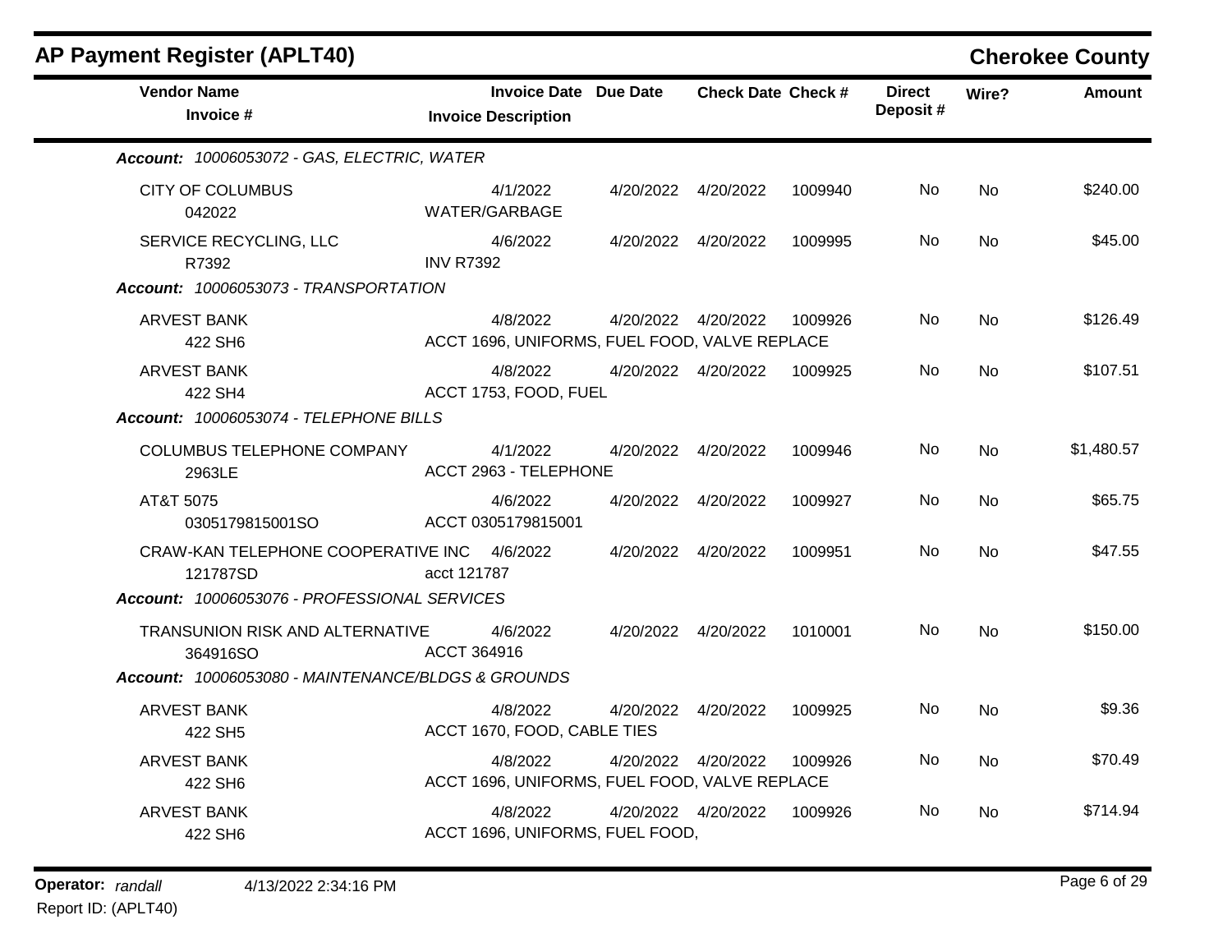| AF FAYIIIGIIL REYISIGI (AFLT4V)                                                               |                                                            |           |                           |         |                           |           | <b>CHEIOREE COUTILY</b> |
|-----------------------------------------------------------------------------------------------|------------------------------------------------------------|-----------|---------------------------|---------|---------------------------|-----------|-------------------------|
| <b>Vendor Name</b><br>Invoice #                                                               | <b>Invoice Date Due Date</b><br><b>Invoice Description</b> |           | <b>Check Date Check #</b> |         | <b>Direct</b><br>Deposit# | Wire?     | <b>Amount</b>           |
| <b>CDL ELECTRIC</b><br>W64973                                                                 | 4/7/2022<br><b>INV W64973</b>                              |           | 4/20/2022 4/20/2022       | 1009932 | No.                       | No        | \$340.00                |
| <b>JOE HARDING INC</b><br>21117<br>Account: 10006053732 - INMATE FOOD                         | 4/6/2022<br>inv 21117                                      |           | 4/20/2022  4/20/2022      | 1009968 | No                        | <b>No</b> | \$51.95                 |
| CONSOLIDATED CORRECTIONAL FOOD SE<br>19120121                                                 | 4/4/2022<br>inv 19120121 - inmate food                     |           | 4/20/2022 4/20/2022       | 1009949 | No                        | No        | \$11,747.79             |
| CONSOLIDATED CORRECTIONAL FOOD SE<br>19032322<br>Account: 10006053737 - INMATE PERSONAL ITEMS | 3/31/2022<br>INV 19032322 - INMATE FOOD                    |           | 4/20/2022  4/20/2022      | 1009949 | No                        | <b>No</b> | \$12,425.62             |
| <b>CHARM-TEX INC</b><br>0279687IN                                                             | 4/6/2022<br><b>INV 0279687IN</b>                           |           | 4/20/2022 4/20/2022       | 1009935 | No                        | <b>No</b> | \$516.70                |
| CITY TELE COIN COMPANY INC<br>28517<br>Account: 10006053786 - INMATE MEDICAL                  | 4/6/2022<br>inv 28517                                      |           | 4/20/2022  4/20/2022      | 1009943 | No                        | No        | \$3,000.00              |
| ADVANCED CORRECTIONAL HEALTHCARE,<br>116708                                                   | 3/31/2022<br>INV 116708 - INMATE MEDICAL                   |           | 4/20/2022  4/20/2022      | 1009924 | No.                       | No        | \$3,256.48              |
| ADVANCED CORRECTIONAL HEALTHCARE,<br>116231                                                   | 3/31/2022<br>INV 116231 - INMATE MEDICAL                   | 4/20/2022 | 4/20/2022                 | 1009924 | No                        | No        | \$5,022.96              |
| <b>Subtotal for Department: 060:</b>                                                          |                                                            |           |                           |         |                           |           |                         |
| 070<br><b>DISTRICT COURT</b><br>Dept:                                                         |                                                            |           |                           |         |                           |           | \$76,446.38             |
| Account: 10007053021 - PRINTING/OFFICE SUPPLIES                                               |                                                            |           |                           |         |                           |           |                         |
| KANSAS JUDICIAL COUNCIL<br>42787                                                              | 4/11/2022<br><b>INV 42787</b>                              |           | 4/20/2022  4/20/2022      | 1009973 | No                        | <b>No</b> | \$95.00                 |
| ETTINGER'S OFFICE SUPPLY<br>5462611                                                           | 4/11/2022<br>INV 5462611                                   |           | 4/20/2022 4/20/2022       | 1009956 | No.                       | No        | \$53.34                 |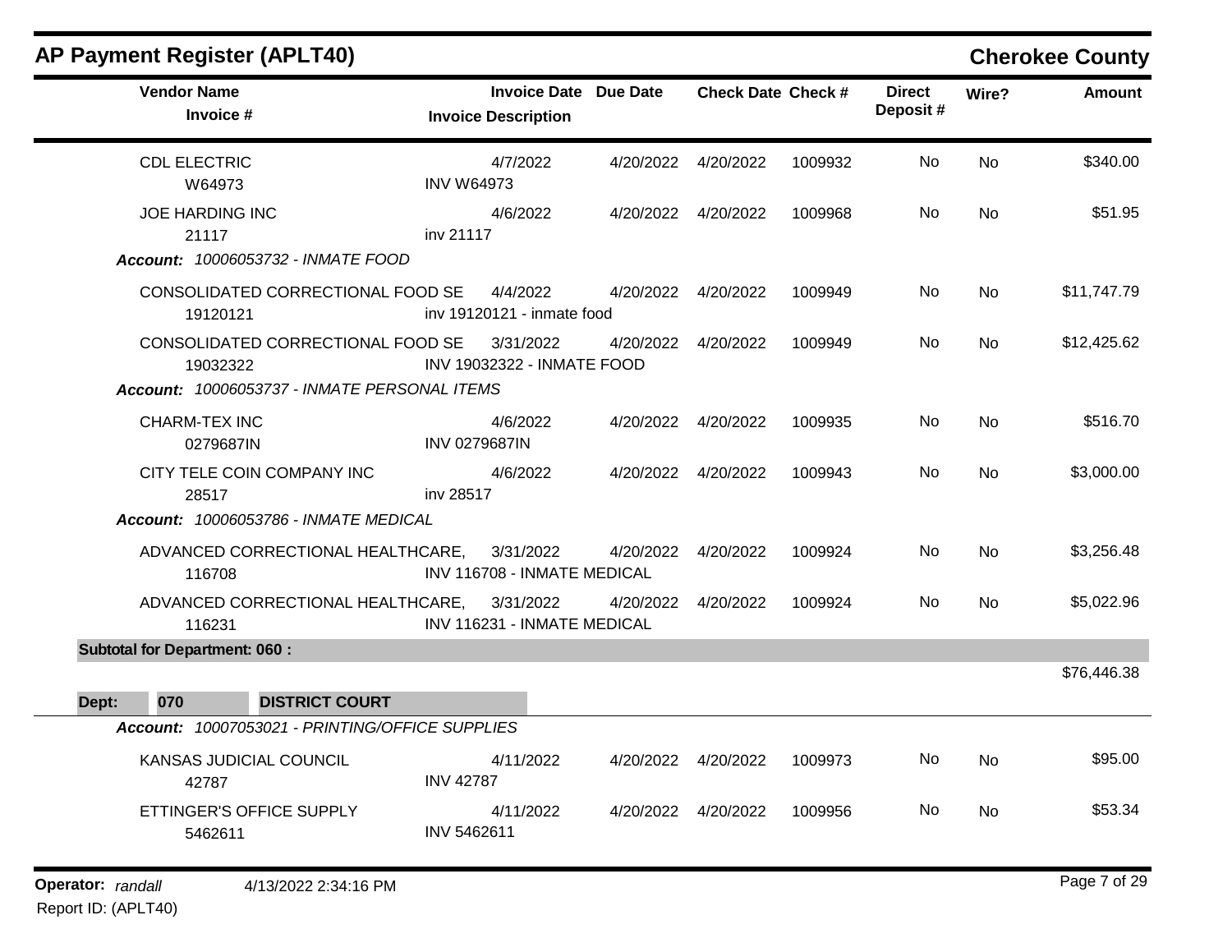| <b>AP Payment Register (APLT40)</b>                                                  |                                                            |           |                           |         |                            |           | <b>Cherokee County</b> |
|--------------------------------------------------------------------------------------|------------------------------------------------------------|-----------|---------------------------|---------|----------------------------|-----------|------------------------|
| <b>Vendor Name</b><br>Invoice #                                                      | <b>Invoice Date Due Date</b><br><b>Invoice Description</b> |           | <b>Check Date Check #</b> |         | <b>Direct</b><br>Deposit # | Wire?     | <b>Amount</b>          |
| ETTINGER'S OFFICE SUPPLY<br>5462610<br>Account: 10007053029 - MISC SUPPLIES          | 4/11/2022<br>INV 5462610                                   |           | 4/20/2022 4/20/2022       | 1009956 | No.                        | No        | \$66.27                |
| PREMIER BIOTECH, INC<br>2200713                                                      | 4/11/2022<br><b>INV 2200713</b>                            |           | 4/20/2022  4/20/2022      | 1009987 | No.                        | No        | \$172.50               |
| <b>GABRIELSON, LORI</b><br>422<br>Account: 10007053074 - TELEPHONE BILLS             | 4/11/2022<br><b>REIMBURSEMENT</b>                          |           | 4/20/2022 4/20/2022       | 1009962 | No.                        | No        | \$69.09                |
| COLUMBUS TELEPHONE COMPANY<br>7577CH<br>Account: 10007053076 - PROFESSIONAL SERVICES | 4/1/2022<br><b>ACCT 7577 - TELEPHONE</b>                   |           | 4/20/2022 4/20/2022       | 1009946 | No                         | No        | \$611.50               |
| CLERK OF THE DISTRIC COURT<br>422<br>Account: 10007053089 - OTHER CONTRACTUAL        | 4/11/2022<br>CASE 22-CT-27 COSTS                           |           | 4/20/2022  4/20/2022      | 1009944 | No.                        | No        | \$190.00               |
| <b>MARADETH FREDERICK</b><br>158865DC                                                | 4/4/2022<br>REF NO. 158865                                 |           | 4/20/2022  4/20/2022      | 1009977 | No.                        | <b>No</b> | \$486.55               |
| <b>Subtotal for Department: 070:</b>                                                 |                                                            |           |                           |         |                            |           | \$1,744.25             |
| 080<br><b>COURTHOUSE</b><br>Dept:                                                    |                                                            |           |                           |         |                            |           |                        |
| Account: 10008053027 - SMALL TOOLS/EQUIPMENT                                         |                                                            |           |                           |         |                            |           |                        |
| NATALINIS AUTOMOTIVE<br>799986                                                       | 4/4/2022<br><b>INV 799986</b>                              | 4/20/2022 | 4/20/2022                 | 1009982 | No.                        | <b>No</b> | \$360.91               |
| NATALINIS AUTOMOTIVE<br>800529<br>Account: 10008053040 - JANITORIAL SUPPLIES         | 4/4/2022<br><b>INV 800529</b>                              |           | 4/20/2022  4/20/2022      | 1009982 | No.                        | No        | \$256.11               |
| TRUE VALUE COLUMBUS<br>A464417                                                       | 4/11/2022<br><b>TRANS A464417</b>                          |           | 4/20/2022  4/20/2022      | 1010002 | No.                        | No        | \$5.99                 |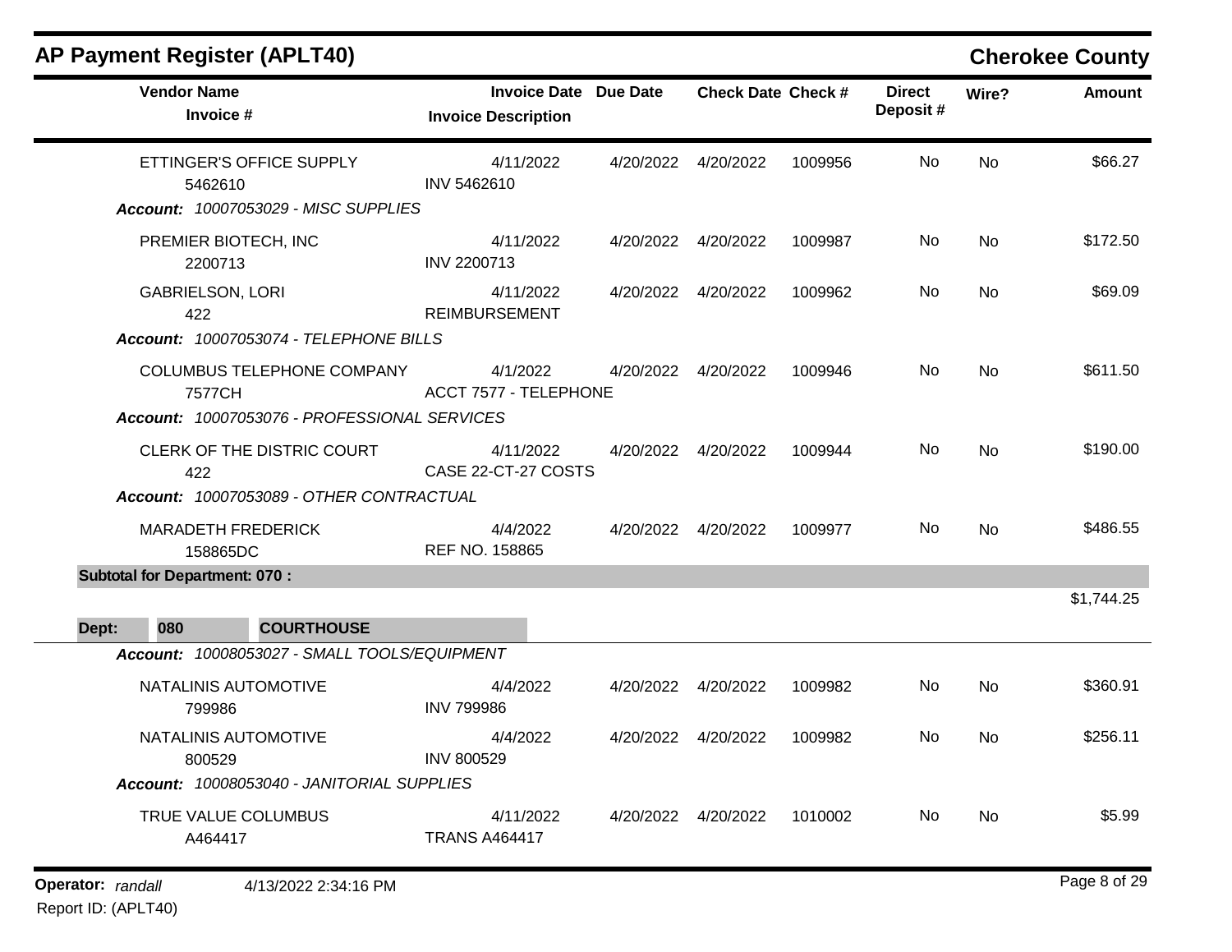| <b>AP Payment Register (APLT40)</b>                                                     |                                                            |                           |         |                           |           | <b>Cherokee County</b> |
|-----------------------------------------------------------------------------------------|------------------------------------------------------------|---------------------------|---------|---------------------------|-----------|------------------------|
| <b>Vendor Name</b><br>Invoice #                                                         | <b>Invoice Date Due Date</b><br><b>Invoice Description</b> | <b>Check Date Check #</b> |         | <b>Direct</b><br>Deposit# | Wire?     | <b>Amount</b>          |
| <b>CINTAS #459</b><br>411407001                                                         | 4/4/2022<br>INV 411407001                                  | 4/20/2022  4/20/2022      | 1009937 | No.                       | No        | \$71.90                |
| <b>ARVEST BANK</b><br>422 CH<br>Account: 10008053042 - BREAKROOM SUPPLIES               | 4/11/2022<br>ACCT 2488, JANITORIAL, MAINTENANCE            | 4/20/2022  4/20/2022      | 1009925 | No                        | <b>No</b> | \$908.81               |
| <b>CULLIGAN OF JOPLIN</b><br>210542                                                     | 4/4/2022<br><b>INV 210542</b>                              | 4/20/2022  4/20/2022      | 1009952 | No                        | <b>No</b> | \$8.50                 |
| <b>CULLIGAN OF JOPLIN</b><br>209825<br>Account: 10008053074 - UTILITIES/TELEPHONE BILLS | 4/4/2022<br><b>INV 209825</b>                              | 4/20/2022 4/20/2022       | 1009952 | No.                       | No        | \$27.60                |
| COLUMBUS TELEPHONE COMPANY<br>7577CH                                                    | 4/1/2022<br>ACCT 7577 - TELEPHONE                          | 4/20/2022  4/20/2022      | 1009946 | No                        | No        | \$947.56               |
| KANSAS GAS SERVICE<br>422<br>Account: 10008053079 - MAINT/REPAIRS MACH/EQUIP            | 4/8/2022<br>ACCT 510241094 1188724 27                      | 4/20/2022 4/20/2022       | 1009972 | No.                       | No.       | \$836.63               |
| <b>ARVEST BANK</b><br>422 CL<br>Account: 10008053080 - MAINTENANCE/BLDGS & GROUNDS      | 4/11/2022<br>ACCT 1886, TABLE, CARDS, NOTARY               | 4/20/2022  4/20/2022      | 1009925 | No                        | No        | \$35.30                |
| TRUE VALUE COLUMBUS<br>A464462                                                          | 4/11/2022<br><b>TRANS A464462</b>                          | 4/20/2022 4/20/2022       | 1010002 | No.                       | No        | \$8.57                 |
| <b>ENERGY CONSERVATION SUPPLY</b><br>80252                                              | 4/4/2022<br><b>INV 80252</b>                               | 4/20/2022  4/20/2022      | 1009955 | No                        | No        | \$2,047.52             |
| TRUE VALUE COLUMBUS<br>A464529                                                          | 4/11/2022<br><b>TRANS A464529</b>                          | 4/20/2022  4/20/2022      | 1010002 | No                        | No        | \$25.96                |
| TRUE VALUE COLUMBUS<br>A462387                                                          | 4/11/2022<br><b>TRANS A462387</b>                          | 4/20/2022  4/20/2022      | 1010002 | No.                       | <b>No</b> | \$19.99                |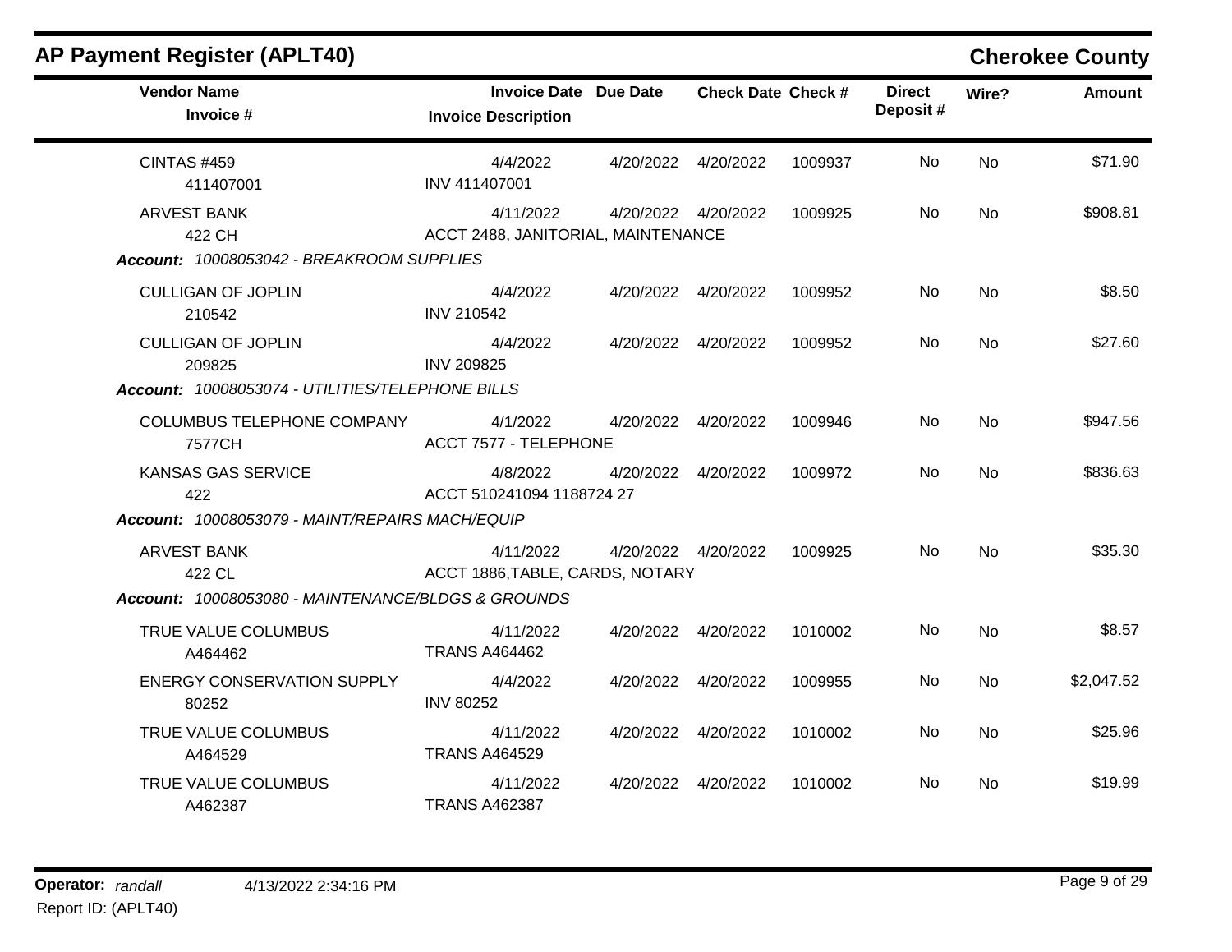| <b>AP Payment Register (APLT40)</b>           |                                                            |           |                           |         |                           |           | <b>Cherokee County</b> |
|-----------------------------------------------|------------------------------------------------------------|-----------|---------------------------|---------|---------------------------|-----------|------------------------|
| <b>Vendor Name</b><br>Invoice #               | <b>Invoice Date Due Date</b><br><b>Invoice Description</b> |           | <b>Check Date Check #</b> |         | <b>Direct</b><br>Deposit# | Wire?     | Amount                 |
| <b>ARVEST BANK</b><br>422 CH                  | 4/11/2022<br>ACCT 2488, JANITORIAL, MAINTENANCE            |           | 4/20/2022  4/20/2022      | 1009925 | No.                       | No        | \$3,727.53             |
| TRUE VALUE COLUMBUS<br>A463869                | 4/11/2022<br><b>TRANS A463869</b>                          |           | 4/20/2022  4/20/2022      | 1010002 | No                        | <b>No</b> | \$12.99                |
| <b>QUALITY PEST CONTROL INC</b><br>04202022CH | 4/6/2022<br><b>Pest Control</b>                            |           | 4/20/2022  4/20/2022      | 1009990 | No                        | <b>No</b> | \$50.00                |
| TRUE VALUE COLUMBUS<br>A462394                | 4/11/2022<br><b>TRANS A462394</b>                          |           | 4/20/2022  4/20/2022      | 1010002 | <b>No</b>                 | <b>No</b> | \$69.47                |
| Account: 10008053083 - EQUIPMENT LEASE/RENTAL |                                                            |           |                           |         |                           |           |                        |
| <b>QUADIENT LEASING</b><br>N9302121           | 4/11/2022<br><b>INV N9302121</b>                           |           | 4/20/2022  4/20/2022      | 1009989 | No.                       | <b>No</b> | \$1,046.76             |
| Account: 10008053089 - OTHER CONTRACTUAL      |                                                            |           |                           |         |                           |           |                        |
| TRUE VALUE COLUMBUS<br>A464577                | 4/4/2022<br><b>INV A464577</b>                             |           | 4/20/2022  4/20/2022      | 1010003 | No.                       | No        | \$39.99                |
| JOPLIN PAINT CENTER INC.<br>J0358346          | 4/4/2022<br>INV J0358346                                   |           | 4/20/2022 4/20/2022       | 1009970 | No                        | No        | \$213.81               |
| TRUE VALUE COLUMBUS<br>A464889                | 4/4/2022<br><b>INV A464889</b>                             |           | 4/20/2022  4/20/2022      | 1010003 | No                        | No        | \$10.06                |
| TRUE VALUE COLUMBUS<br>A464909                | 4/4/2022<br><b>INV A464909</b>                             | 4/20/2022 | 4/20/2022                 | 1010003 | No.                       | No        | \$6.99                 |
| TRUE VALUE COLUMBUS<br>A464873                | 4/4/2022<br><b>INV A464873</b>                             |           | 4/20/2022  4/20/2022      | 1010003 | No                        | No        | \$12.84                |
| TRUE VALUE COLUMBUS<br>A464868                | 4/4/2022<br><b>INV A464868</b>                             |           | 4/20/2022  4/20/2022      | 1010003 | No.                       | <b>No</b> | \$13.99                |
| TRUE VALUE COLUMBUS<br>A464886                | 4/4/2022<br><b>INV A464886</b>                             |           | 4/20/2022  4/20/2022      | 1010003 | No                        | <b>No</b> | \$6.99                 |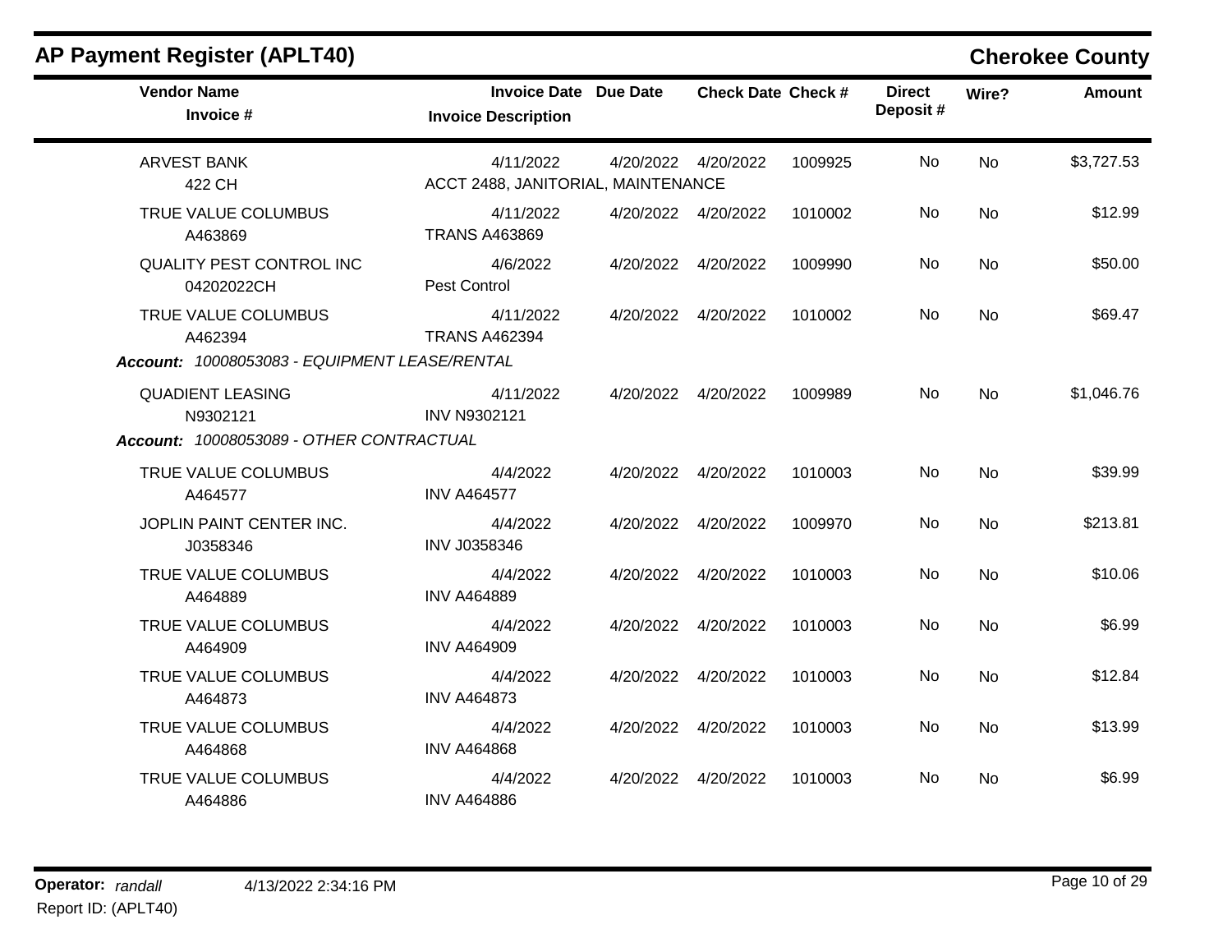|       | <b>AP Payment Register (APLT40)</b>              |                     |                                                             |           |                           |         |                           |           | <b>Cherokee County</b> |
|-------|--------------------------------------------------|---------------------|-------------------------------------------------------------|-----------|---------------------------|---------|---------------------------|-----------|------------------------|
|       | <b>Vendor Name</b><br>Invoice #                  |                     | <b>Invoice Date Due Date</b><br><b>Invoice Description</b>  |           | <b>Check Date Check #</b> |         | <b>Direct</b><br>Deposit# | Wire?     | <b>Amount</b>          |
|       | TRUE VALUE COLUMBUS<br>A463744                   | <b>INV A463744</b>  | 4/4/2022                                                    | 4/20/2022 | 4/20/2022                 | 1010002 | No                        | <b>No</b> | \$4.99                 |
|       | <b>CRAWFORD COUNTY CLERK</b><br>0420             |                     | 4/7/2022<br>DISTRICT CORONERS SALARY/CHEROKEE CO. MARCH2022 |           | 4/20/2022 4/20/2022       | 1009950 | No                        | No        | \$915.91               |
|       | TRUE VALUE COLUMBUS<br>A464893                   | <b>INV A464893</b>  | 4/4/2022                                                    |           | 4/20/2022 4/20/2022       | 1010003 | No                        | <b>No</b> | \$51.75                |
|       | <b>FARMERS COOPERATIVE ASSOCIATION</b><br>322816 | <b>INV 322816</b>   | 4/4/2022                                                    |           | 4/20/2022  4/20/2022      | 1009959 | No                        | <b>No</b> | \$62.99                |
|       | <b>HENRY KRAFT INC</b><br>420067                 | <b>INV 420067</b>   | 4/4/2022                                                    | 4/20/2022 | 4/20/2022                 | 1009964 | No                        | <b>No</b> | \$53.33                |
|       | TRUE VALUE COLUMBUS<br>a463415                   | inv a463415         | 4/4/2022                                                    | 4/20/2022 | 4/20/2022                 | 1010002 | No                        | <b>No</b> | \$9.99                 |
|       | JOPLIN PAINT CENTER INC.<br>J0358379             | <b>INV J0358379</b> | 4/4/2022                                                    | 4/20/2022 | 4/20/2022                 | 1009970 | No                        | <b>No</b> | \$141.13               |
|       | TRUE VALUE COLUMBUS<br>A464245                   | <b>INV A464245</b>  | 4/4/2022                                                    |           | 4/20/2022 4/20/2022       | 1010002 | No.                       | <b>No</b> | \$160.27               |
|       | <b>Subtotal for Department: 080:</b>             |                     |                                                             |           |                           |         |                           |           |                        |
| Dept: | <b>EMERGENCY PREPAREDNESS</b><br>090             |                     |                                                             |           |                           |         |                           |           | \$12,173.13            |
|       | Account: 10009053021 - PRINTING/OFFICE SUPPLIES  |                     |                                                             |           |                           |         |                           |           |                        |
|       | <b>ARVEST BANK</b><br>422 CL                     |                     | 4/11/2022<br>ACCT 1886, TABLE, CARDS, NOTARY                |           | 4/20/2022  4/20/2022      | 1009925 | No                        | <b>No</b> | \$21.42                |
|       | Account: 10009053025 - PARTS/VEHICLE REPAIRS     |                     |                                                             |           |                           |         |                           |           |                        |
|       | <b>FULL SERVICE AUTOMOTIVE</b>                   |                     | 4/1/2022                                                    | 4/20/2022 | 4/20/2022                 | 1009961 | No.                       | No.       | \$634.85               |

INV 797791 - VEHICLE REPAIRS

INV 802198

4/11/2022 4/20/2022 4/20/2022 1009981 No \$40.47

No

797791

802198

NATALINIS AUTOMOTIVE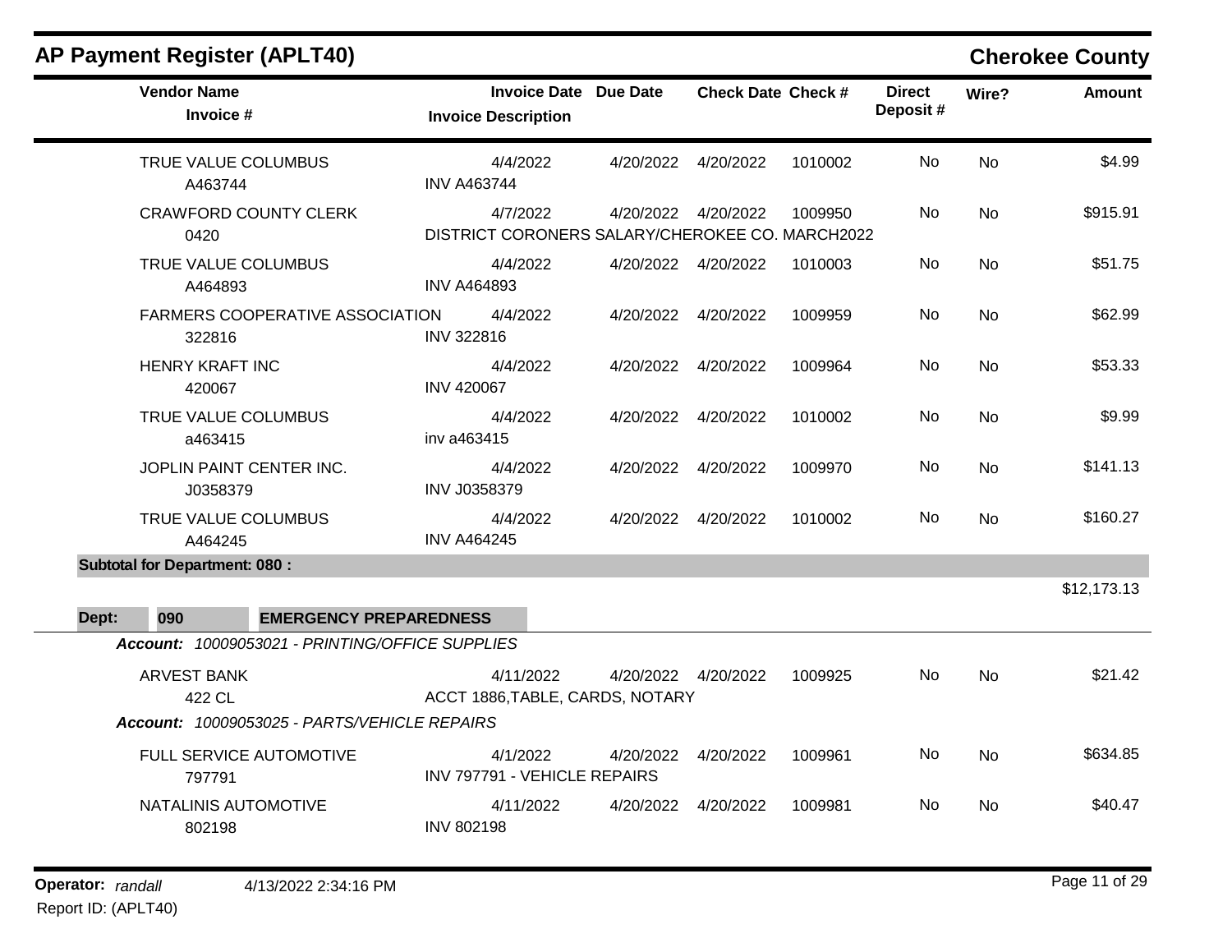| <b>AP Payment Register (APLT40)</b>                                                          |                                   |                              |          |                              |                           |         |                            |           | <b>Cherokee County</b> |
|----------------------------------------------------------------------------------------------|-----------------------------------|------------------------------|----------|------------------------------|---------------------------|---------|----------------------------|-----------|------------------------|
| <b>Vendor Name</b><br>Invoice #                                                              |                                   | <b>Invoice Description</b>   |          | <b>Invoice Date Due Date</b> | <b>Check Date Check #</b> |         | <b>Direct</b><br>Deposit # | Wire?     | Amount                 |
| FULL SERVICE AUTOMOTIVE<br>797786<br>Account: 10009053072 - GAS, ELECTRIC, WATER             |                                   | INV 797786 - VEHICLE REPAIRS | 4/1/2022 |                              | 4/20/2022  4/20/2022      | 1009961 | No.                        | <b>No</b> | \$306.00               |
| <b>EVERGY</b><br>422<br>Account: 10009053074 - TELEPHONE BILLS                               |                                   | ACCT 2457329745              | 4/8/2022 |                              | 4/20/2022 4/20/2022       | 1009958 | No.                        | <b>No</b> | \$34.14                |
| 7577CH                                                                                       | <b>COLUMBUS TELEPHONE COMPANY</b> | <b>ACCT 7577 - TELEPHONE</b> | 4/1/2022 |                              | 4/20/2022  4/20/2022      | 1009946 | No                         | <b>No</b> | \$88.32                |
| Account: 10009053089 - OTHER CONTRACTUAL<br><b>ARVEST BANK</b><br>0420                       |                                   | <b>ACCT 1902</b>             | 4/7/2022 |                              | 4/20/2022  4/20/2022      | 1009925 | No.                        | <b>No</b> | \$5.50                 |
| <b>Subtotal for Department: 090:</b><br>095<br>Dept:                                         | <b>HUMAN RESOURCE</b>             |                              |          |                              |                           |         |                            |           | \$1,130.70             |
| Account: 10009553074 - TELEPHONE BILLS<br>7577CH                                             | COLUMBUS TELEPHONE COMPANY        | ACCT 7577 - TELEPHONE        | 4/1/2022 |                              | 4/20/2022 4/20/2022       | 1009946 | No.                        | <b>No</b> | \$82.35                |
| <b>Subtotal for Department: 095:</b><br>150<br>Dept:                                         | <b>COMPUTER PROGRAMMING</b>       |                              |          |                              |                           |         |                            |           | \$82.35                |
| Account: 10015053074 - TELEPHONE BILLS<br>7577CH<br>Account: 10015053089 - OTHER CONTRACTUAL | COLUMBUS TELEPHONE COMPANY        | ACCT 7577 - TELEPHONE        | 4/1/2022 |                              | 4/20/2022  4/20/2022      | 1009946 | No.                        | <b>No</b> | \$215.00               |
| NEX-TECH<br>403167                                                                           |                                   | acct 403167                  | 4/6/2022 |                              | 4/20/2022 4/20/2022       | 1009983 | No.                        | No.       | \$2.50                 |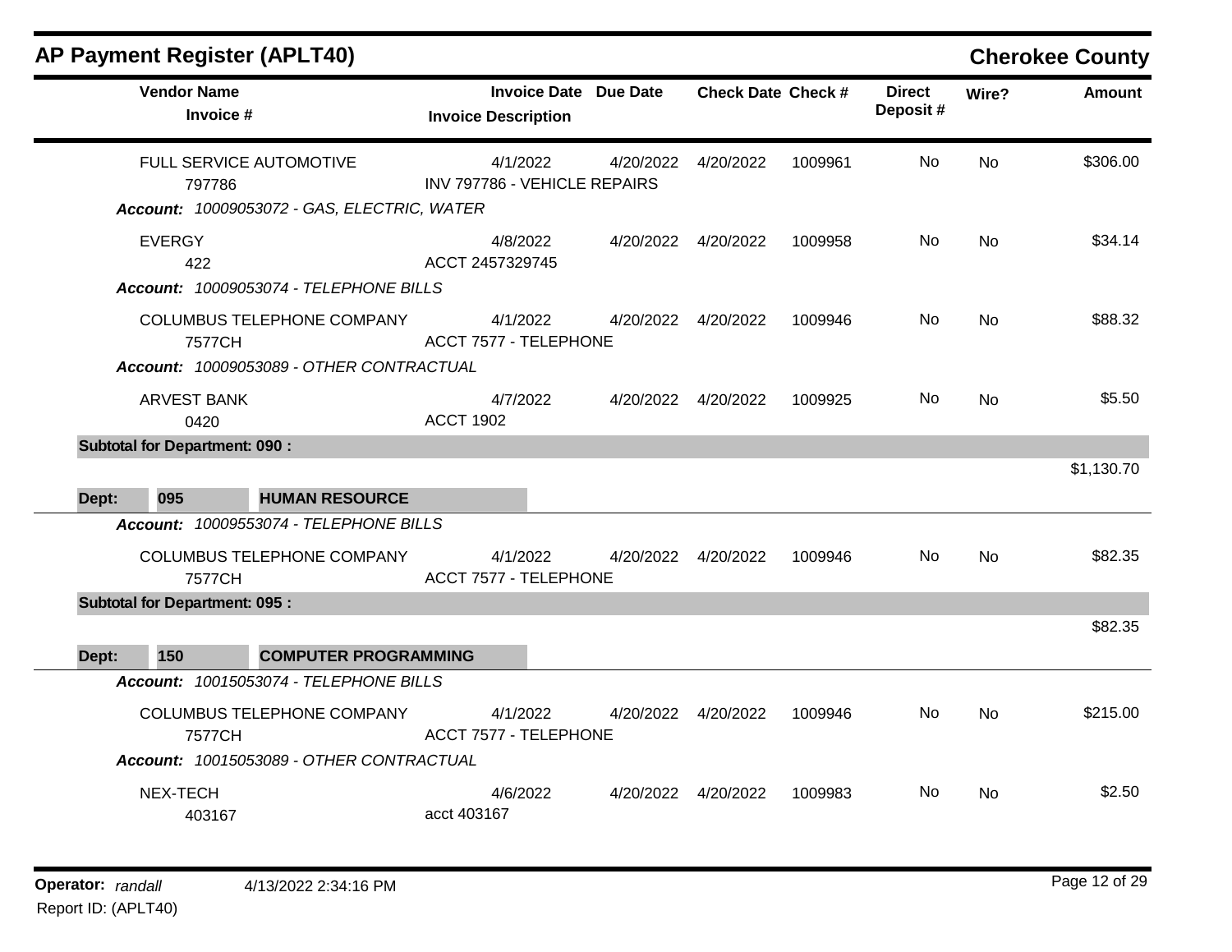|       | <b>AP Payment Register (APLT40)</b>  |                                             |                  |                                                            |                                  |                           |         |                           |           | <b>Cherokee County</b> |
|-------|--------------------------------------|---------------------------------------------|------------------|------------------------------------------------------------|----------------------------------|---------------------------|---------|---------------------------|-----------|------------------------|
|       | <b>Vendor Name</b><br>Invoice #      |                                             |                  | <b>Invoice Date Due Date</b><br><b>Invoice Description</b> |                                  | <b>Check Date Check #</b> |         | <b>Direct</b><br>Deposit# | Wire?     | <b>Amount</b>          |
|       | <b>STRONGHOLD DATA</b><br>38039      |                                             | <b>INV 38039</b> | 4/4/2022                                                   | 4/20/2022                        | 4/20/2022                 | 1009997 | No                        | <b>No</b> | \$5,507.00             |
|       | <b>Subtotal for Department: 150:</b> |                                             |                  |                                                            |                                  |                           |         |                           |           |                        |
| Dept: | 190                                  | 911 MAPPING                                 |                  |                                                            |                                  |                           |         |                           |           | \$5,724.50             |
|       |                                      | Account: 10019053074 - TELEPHONE BILLS      |                  |                                                            |                                  |                           |         |                           |           |                        |
|       | 7577CH                               | COLUMBUS TELEPHONE COMPANY                  |                  | 4/1/2022<br><b>ACCT 7577 - TELEPHONE</b>                   | 4/20/2022                        | 4/20/2022                 | 1009946 | No                        | <b>No</b> | \$92.12                |
|       | <b>Subtotal for Department: 190:</b> |                                             |                  |                                                            |                                  |                           |         |                           |           |                        |
| Dept: | 210                                  | <b>GIS INFO HANDLING SYSTEM</b>             |                  |                                                            |                                  |                           |         |                           |           | \$92.12                |
|       |                                      | Account: 10021053089 - OTHER CONTRACTUAL    |                  |                                                            |                                  |                           |         |                           |           |                        |
|       | <b>RODNEY SANDERS</b><br>20220307    |                                             | INV 2022-03-07   | 4/11/2022                                                  |                                  | 4/20/2022  4/20/2022      | 1009993 | No.                       | <b>No</b> | \$30.00                |
|       | <b>Subtotal for Department: 210:</b> |                                             |                  |                                                            |                                  |                           |         |                           |           |                        |
|       |                                      |                                             |                  |                                                            |                                  |                           |         |                           |           | \$30.00                |
| Dept: | 500                                  | <b>SOLID WASTE RECYCLING</b>                |                  |                                                            |                                  |                           |         |                           |           |                        |
|       |                                      | Account: 10050053502 - SOLID WASTE EXPENSES |                  |                                                            |                                  |                           |         |                           |           |                        |
|       | 03312022K                            | SOUTHEAST KANSAS RECYCLING, INC             | INV 03312022K    | 4/7/2022                                                   | 4/20/2022                        | 4/20/2022                 | 1009996 | No                        | <b>No</b> | \$1,200.00             |
|       | NATALINIS AUTOMOTIVE<br>801094       |                                             |                  | 4/1/2022                                                   | INV 801094 - SOLD WASTE EXSPENSE | 4/20/2022  4/20/2022      | 1009982 | No.                       | No        | \$36.38                |
|       | <b>Subtotal for Department: 500:</b> |                                             |                  |                                                            |                                  |                           |         |                           |           |                        |
|       |                                      |                                             |                  |                                                            |                                  |                           |         |                           |           | \$1,236.38             |
|       | <b>Subtotal for Fund: 100:</b>       |                                             |                  |                                                            |                                  |                           |         |                           |           |                        |
|       |                                      |                                             |                  |                                                            |                                  |                           |         |                           |           | \$101,102.53           |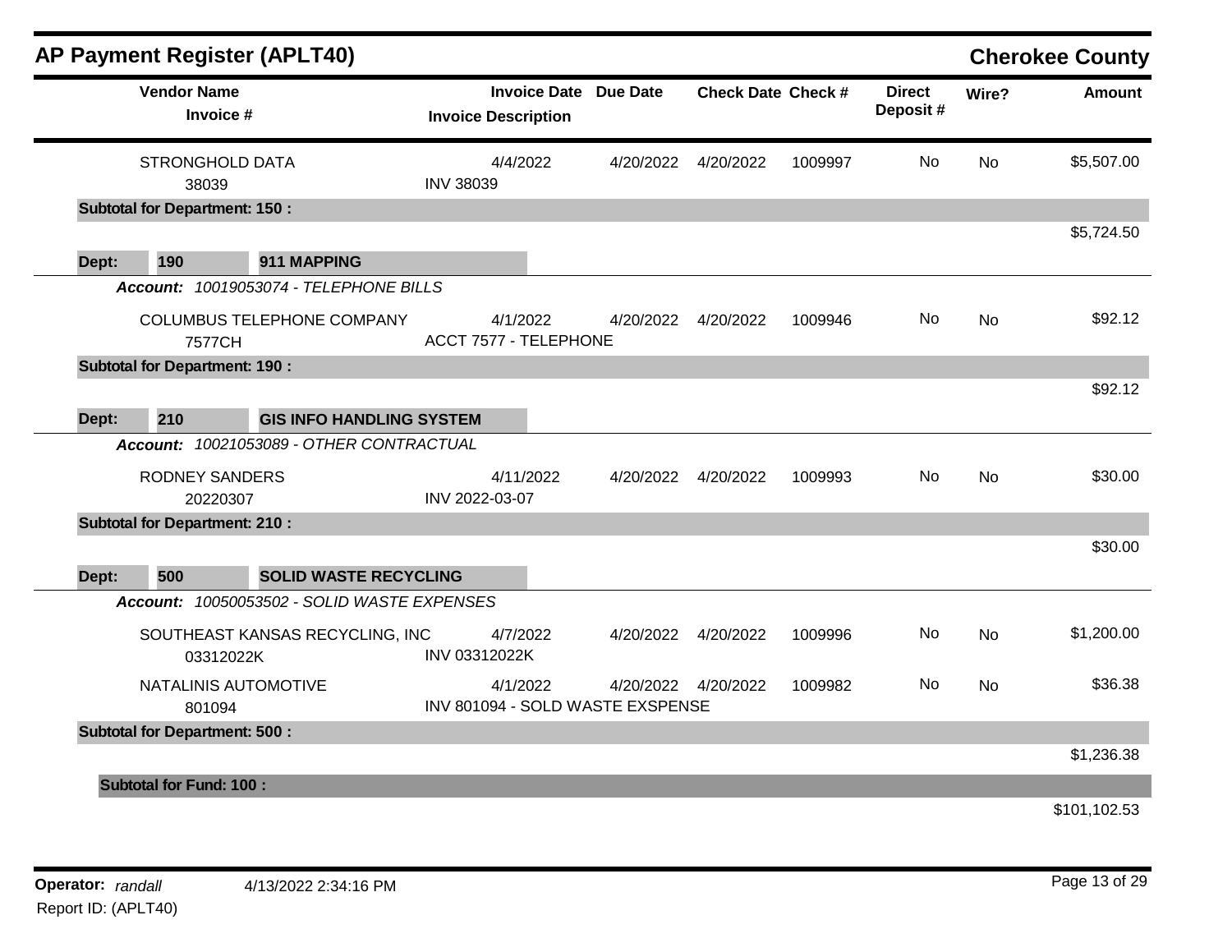|                   |       |                    | <b>AP Payment Register (APLT40)</b>             |                                                            |           |                           |         |                           |       | <b>Cherokee County</b> |
|-------------------|-------|--------------------|-------------------------------------------------|------------------------------------------------------------|-----------|---------------------------|---------|---------------------------|-------|------------------------|
|                   |       | <b>Vendor Name</b> | Invoice #                                       | <b>Invoice Date Due Date</b><br><b>Invoice Description</b> |           | <b>Check Date Check #</b> |         | <b>Direct</b><br>Deposit# | Wire? | <b>Amount</b>          |
| Fund:             | 103   |                    | <b>TECHNOLOGY FUND</b>                          |                                                            |           |                           |         |                           |       |                        |
| Dept:             |       | 000                | NON-DEPARTMENTAL                                |                                                            |           |                           |         |                           |       |                        |
|                   |       |                    | Account: 10300053300 - MISC PAID OUT            |                                                            |           |                           |         |                           |       |                        |
|                   |       |                    | STRONGHOLD DATA<br>2753956                      | 3/31/2022<br>INV 2753956 - BATTERY BACKUP                  | 4/20/2022 | 4/20/2022                 | 1009997 | No                        | No    | \$320.29               |
|                   |       |                    | <b>Subtotal for Department: 000:</b>            |                                                            |           |                           |         |                           |       |                        |
|                   |       |                    |                                                 |                                                            |           |                           |         |                           |       | \$320.29               |
|                   |       |                    | <b>Subtotal for Fund: 103:</b>                  |                                                            |           |                           |         |                           |       |                        |
|                   |       |                    |                                                 |                                                            |           |                           |         |                           |       | \$320.29               |
| Fund:             | 106   |                    | <b>CLERK TECHNOLOGY FUN</b>                     |                                                            |           |                           |         |                           |       |                        |
| Dept:             |       | 000                | <b>NON-DEPARTMENTAL</b>                         |                                                            |           |                           |         |                           |       |                        |
|                   |       |                    | Account: 10600053093 - OFFICE FURNITURE/EQUIP   |                                                            |           |                           |         |                           |       |                        |
|                   |       |                    | ETTINGER'S OFFICE SUPPLY<br>5463580             | 4/11/2022<br>INV 5463580                                   | 4/20/2022 | 4/20/2022                 | 1009956 | No                        | No    | \$1,938.40             |
|                   |       |                    | <b>ARVEST BANK</b><br>422 CL                    | 4/11/2022<br>ACCT 1886, TABLE, CARDS, NOTARY               |           | 4/20/2022  4/20/2022      | 1009925 | No                        | No    | \$118.13               |
|                   |       |                    | <b>Subtotal for Department: 000:</b>            |                                                            |           |                           |         |                           |       |                        |
|                   |       |                    |                                                 |                                                            |           |                           |         |                           |       | \$2,056.53             |
|                   |       |                    | <b>Subtotal for Fund: 106:</b>                  |                                                            |           |                           |         |                           |       |                        |
| Fund:             | 110   |                    | <b>ROAD AND BRIDGE</b>                          |                                                            |           |                           |         |                           |       | \$2,056.53             |
|                   | Dept: | 000                | <b>NON-DEPARTMENTAL</b>                         |                                                            |           |                           |         |                           |       |                        |
|                   |       |                    | Account: 11000053021 - PRINTING/OFFICE SUPPLIES |                                                            |           |                           |         |                           |       |                        |
|                   |       |                    | ARVEST BANK<br>A3204                            | 4/11/2022<br>INVOICE#3204                                  |           | 4/20/2022  4/20/2022      | 1009926 | No                        | No    | \$51.02                |
| Operator: randall |       |                    | 4/13/2022 2:34:16 PM                            |                                                            |           |                           |         |                           |       | Page 14 of 29          |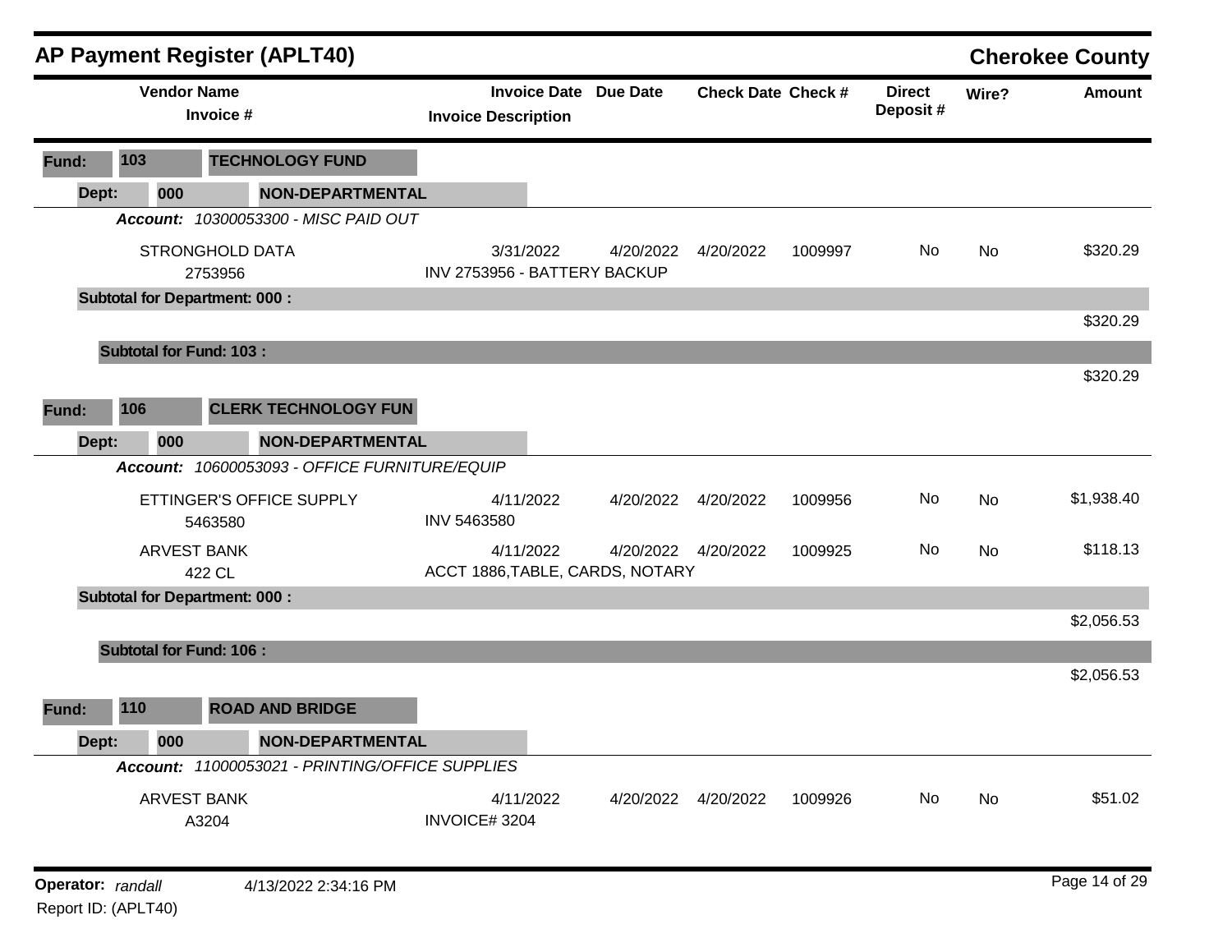| $\mathbf{r}$ a grifter in grid to $\mathbf{r}$                                                   |                                                            |           |                           |         |                           |           | <b>OTICLASS ANTILY</b> |
|--------------------------------------------------------------------------------------------------|------------------------------------------------------------|-----------|---------------------------|---------|---------------------------|-----------|------------------------|
| <b>Vendor Name</b><br>Invoice #                                                                  | <b>Invoice Date Due Date</b><br><b>Invoice Description</b> |           | <b>Check Date Check #</b> |         | <b>Direct</b><br>Deposit# | Wire?     | <b>Amount</b>          |
| TRUE VALUE COLUMBUS<br>464440                                                                    | 3/30/2022<br><b>INVOICE# 464440</b>                        | 4/20/2022 | 4/20/2022                 | 1010002 | No.                       | <b>No</b> | \$17.99                |
| <b>ARVEST BANK</b><br>A1837<br>Account: 11000053022 - EMPLOYEE UNIFORMS/ACCESSORIES              | 4/11/2022<br><b>INVOICE# A1837</b>                         | 4/20/2022 | 4/20/2022                 | 1009926 | No                        | <b>No</b> | \$255.61               |
| <b>CINTAS #459</b><br>4114759722                                                                 | 3/29/2022<br>INVOICE# 4114759722                           | 4/20/2022 | 4/20/2022                 | 1009937 | No                        | <b>No</b> | \$228.33               |
| <b>CINTAS #459</b><br>4115441444                                                                 | 4/5/2022<br>INVOICE# 4115441444                            | 4/20/2022 | 4/20/2022                 | 1009937 | No                        | <b>No</b> | \$186.28               |
| Account: 11000053033 - TIRES<br><b>BEACON TIRE</b><br>60070568<br>Account: 11000053034 - ASPHALT | 4/5/2022<br><b>INVOICE3 60070568</b>                       |           | 4/20/2022  4/20/2022      | 1009929 | No.                       | <b>No</b> | \$137.90               |
| BLEVINS ASPHALT CONSTRUCTION CO INC<br>6646                                                      | 3/29/2022<br>INVOICE# 6646                                 | 4/20/2022 | 4/20/2022                 | 1009930 | No                        | <b>No</b> | \$109.81               |
| BLEVINS ASPHALT CONSTRUCTION CO INC<br>6629                                                      | 3/22/2022<br>INVOICE# 6629                                 | 4/20/2022 | 4/20/2022                 | 1009930 | No                        | <b>No</b> | \$158.79               |
| BLEVINS ASPHALT CONSTRUCTION CO INC<br>6627                                                      | 3/21/2022<br>INVOICE# 6627                                 | 4/20/2022 | 4/20/2022                 | 1009930 | No                        | <b>No</b> | \$81.37                |
| BLEVINS ASPHALT CONSTRUCTION CO INC<br>6639                                                      | 3/28/2022<br>INOVICE# 6639                                 | 4/20/2022 | 4/20/2022                 | 1009930 | No                        | <b>No</b> | \$96.38                |
| BLEVINS ASPHALT CONSTRUCTION CO INC<br>6630                                                      | 3/24/2022<br>INVOICE# 6630                                 | 4/20/2022 | 4/20/2022                 | 1009930 | <b>No</b>                 | No        | \$176.17               |
| Account: 11000053035 - ROCK                                                                      |                                                            |           |                           |         |                           |           |                        |
| MULBERRY LIMESTONE QUARRY CO<br>27364<br>Account: 11000053037 - SIGNS/POSTS                      | 4/11/2022<br>INVOICE# 27364                                |           | 4/20/2022  4/20/2022      | 1009980 | No.                       | No        | \$7,858.13             |

**Operator:** randall 4/13/2022 2:34:16 PM Report ID: (APLT40)

## **AP Payment Register (APLT40) Cherokee County**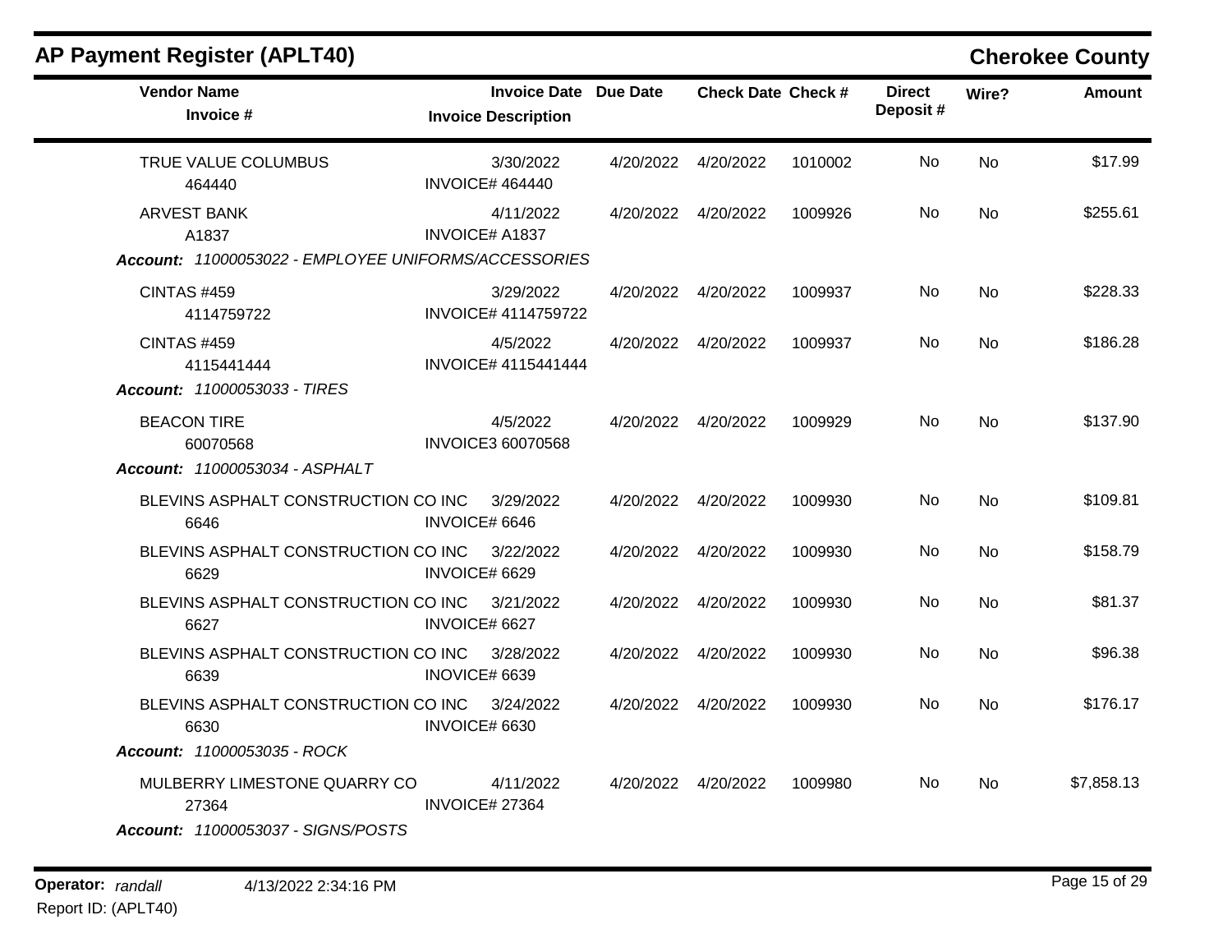| <b>Vendor Name</b><br><b>Invoice Date Due Date</b><br><b>Direct</b><br><b>Check Date Check #</b><br>Wire?<br>Deposit#<br>Invoice #<br><b>Invoice Description</b><br><b>ARVEST BANK</b><br>4/11/2022<br>4/20/2022  4/20/2022<br>1009926<br>No.<br>No<br>INVOICE#3204<br>A3204<br><b>ARVEST BANK</b><br>No<br>4/20/2022  4/20/2022<br>1009926<br><b>No</b><br>4/11/2022<br><b>INVOICE# A1837</b><br>A1837<br>Account: 11000053042 - BREAKROOM SUPPLIES<br>No<br><b>No</b><br><b>ARVEST BANK</b><br>4/11/2022<br>4/20/2022 4/20/2022<br>1009926<br><b>INVOICE# A1837</b><br>A1837<br>Account: 11000053073 - ADMINISTRATION<br>3/3/2022<br>4/20/2022  4/20/2022<br>No<br><b>No</b><br>COMMUNITY HEALTH CENTER OF SEK INC<br>1009948<br>INVOICE# 0002<br>0002<br>Account: 11000053074 - UTILITIES/TELEPHONE BILLS<br>KANSAS GAS SERVICE<br>4/7/2022<br>No<br><b>No</b><br>4/20/2022  4/20/2022<br>1009972<br><b>INVOICE#200</b><br>200<br><b>CITY OF COLUMBUS</b><br>4/11/2022<br>1009941<br>No.<br><b>No</b><br>4/20/2022 4/20/2022<br><b>INVOICE#25</b><br>25<br>No<br><b>KANSAS GAS SERVICE</b><br>4/7/2022<br>4/20/2022  4/20/2022<br>1009972<br><b>No</b><br>INVOICE#201<br>201<br>COLUMBUS TELEPHONE COMPANY<br>4/7/2022<br>No.<br>4/20/2022  4/20/2022<br>1009946<br><b>No</b><br><b>INVOICE# 25000</b><br>2500<br>Account: 11000053075 - DUES/SUBSCRIPTIONS<br>No.<br><b>ARVEST BANK</b><br>4/11/2022<br>4/20/2022  4/20/2022<br>1009926<br><b>No</b><br>INVOICE#3204<br>A3204<br><b>ARVEST BANK</b><br>4/11/2022<br>4/20/2022  4/20/2022<br>1009926<br>No<br>No<br><b>INVOICE# A1837</b><br>A1837<br>Account: 11000053079 - MACHINERY/EQUIPMENT<br>FARMERS COOPERATIVE ASSOCIATION<br>3/30/2022<br>No.<br>4/20/2022  4/20/2022<br>1009959<br>No<br><b>INVOICE#323849</b><br>323849 | $\frac{1}{2}$ |  |  |  | <b>ONGIORGE OUGHLY</b> |
|----------------------------------------------------------------------------------------------------------------------------------------------------------------------------------------------------------------------------------------------------------------------------------------------------------------------------------------------------------------------------------------------------------------------------------------------------------------------------------------------------------------------------------------------------------------------------------------------------------------------------------------------------------------------------------------------------------------------------------------------------------------------------------------------------------------------------------------------------------------------------------------------------------------------------------------------------------------------------------------------------------------------------------------------------------------------------------------------------------------------------------------------------------------------------------------------------------------------------------------------------------------------------------------------------------------------------------------------------------------------------------------------------------------------------------------------------------------------------------------------------------------------------------------------------------------------------------------------------------------------------------------------------------------------------------------------------------------------------------------------------------------------------------------|---------------|--|--|--|------------------------|
|                                                                                                                                                                                                                                                                                                                                                                                                                                                                                                                                                                                                                                                                                                                                                                                                                                                                                                                                                                                                                                                                                                                                                                                                                                                                                                                                                                                                                                                                                                                                                                                                                                                                                                                                                                                        |               |  |  |  | <b>Amount</b>          |
|                                                                                                                                                                                                                                                                                                                                                                                                                                                                                                                                                                                                                                                                                                                                                                                                                                                                                                                                                                                                                                                                                                                                                                                                                                                                                                                                                                                                                                                                                                                                                                                                                                                                                                                                                                                        |               |  |  |  | \$1,901.93             |
|                                                                                                                                                                                                                                                                                                                                                                                                                                                                                                                                                                                                                                                                                                                                                                                                                                                                                                                                                                                                                                                                                                                                                                                                                                                                                                                                                                                                                                                                                                                                                                                                                                                                                                                                                                                        |               |  |  |  | \$2,458.01             |
|                                                                                                                                                                                                                                                                                                                                                                                                                                                                                                                                                                                                                                                                                                                                                                                                                                                                                                                                                                                                                                                                                                                                                                                                                                                                                                                                                                                                                                                                                                                                                                                                                                                                                                                                                                                        |               |  |  |  | \$590.97               |
|                                                                                                                                                                                                                                                                                                                                                                                                                                                                                                                                                                                                                                                                                                                                                                                                                                                                                                                                                                                                                                                                                                                                                                                                                                                                                                                                                                                                                                                                                                                                                                                                                                                                                                                                                                                        |               |  |  |  | \$65.00                |
|                                                                                                                                                                                                                                                                                                                                                                                                                                                                                                                                                                                                                                                                                                                                                                                                                                                                                                                                                                                                                                                                                                                                                                                                                                                                                                                                                                                                                                                                                                                                                                                                                                                                                                                                                                                        |               |  |  |  | \$259.89               |
|                                                                                                                                                                                                                                                                                                                                                                                                                                                                                                                                                                                                                                                                                                                                                                                                                                                                                                                                                                                                                                                                                                                                                                                                                                                                                                                                                                                                                                                                                                                                                                                                                                                                                                                                                                                        |               |  |  |  | \$312.88               |
|                                                                                                                                                                                                                                                                                                                                                                                                                                                                                                                                                                                                                                                                                                                                                                                                                                                                                                                                                                                                                                                                                                                                                                                                                                                                                                                                                                                                                                                                                                                                                                                                                                                                                                                                                                                        |               |  |  |  | \$1,488.95             |
|                                                                                                                                                                                                                                                                                                                                                                                                                                                                                                                                                                                                                                                                                                                                                                                                                                                                                                                                                                                                                                                                                                                                                                                                                                                                                                                                                                                                                                                                                                                                                                                                                                                                                                                                                                                        |               |  |  |  | \$467.99               |
|                                                                                                                                                                                                                                                                                                                                                                                                                                                                                                                                                                                                                                                                                                                                                                                                                                                                                                                                                                                                                                                                                                                                                                                                                                                                                                                                                                                                                                                                                                                                                                                                                                                                                                                                                                                        |               |  |  |  | \$154.00               |
|                                                                                                                                                                                                                                                                                                                                                                                                                                                                                                                                                                                                                                                                                                                                                                                                                                                                                                                                                                                                                                                                                                                                                                                                                                                                                                                                                                                                                                                                                                                                                                                                                                                                                                                                                                                        |               |  |  |  | \$95.19                |
|                                                                                                                                                                                                                                                                                                                                                                                                                                                                                                                                                                                                                                                                                                                                                                                                                                                                                                                                                                                                                                                                                                                                                                                                                                                                                                                                                                                                                                                                                                                                                                                                                                                                                                                                                                                        |               |  |  |  | \$26.99                |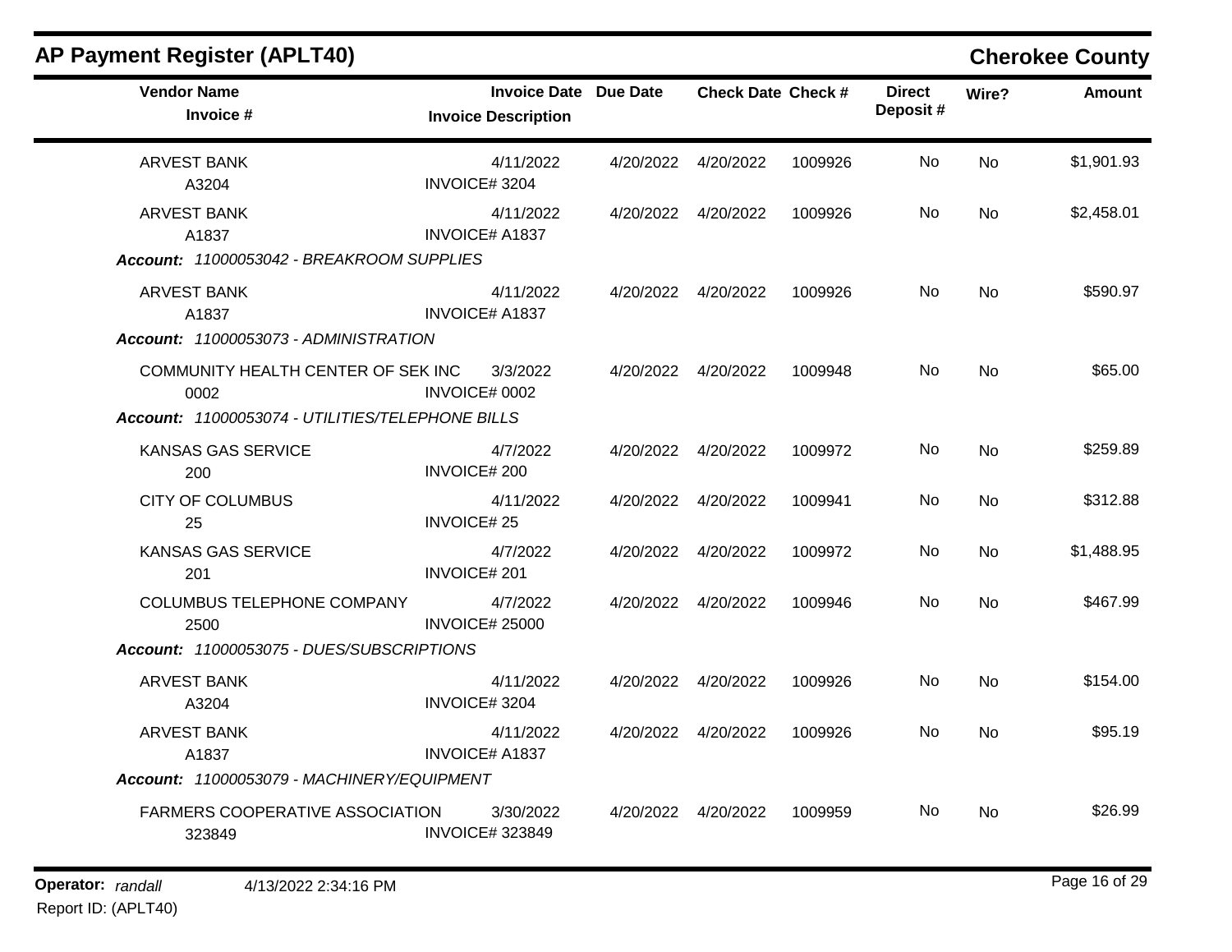| <b>AP Payment Register (APLT40)</b>            |                                                            |           |                           |         |                            |       | <b>Cherokee County</b> |
|------------------------------------------------|------------------------------------------------------------|-----------|---------------------------|---------|----------------------------|-------|------------------------|
| <b>Vendor Name</b><br>Invoice #                | <b>Invoice Date Due Date</b><br><b>Invoice Description</b> |           | <b>Check Date Check #</b> |         | <b>Direct</b><br>Deposit # | Wire? | <b>Amount</b>          |
| TRUE VALUE COLUMBUS<br>464594                  | 4/1/2022<br><b>INVOICE# 464594</b>                         | 4/20/2022 | 4/20/2022                 | 1010002 | No                         | No    | \$3.20                 |
| NATALINIS AUTOMOTIVE<br>801311                 | 3/30/2022<br><b>INVOICE# 801311</b>                        | 4/20/2022 | 4/20/2022                 | 1009982 | No                         | No    | \$196.99               |
| <b>HERITAGE TRACTOR</b><br>11449663            | 3/29/2022<br><b>INVOICE# 11449663</b>                      | 4/20/2022 | 4/20/2022                 | 1009965 | No                         | No    | \$106.91               |
| NATALINIS AUTOMOTIVE<br>801459                 | 3/31/2022<br><b>INVOICE# 801459</b>                        | 4/20/2022 | 4/20/2022                 | 1009982 | No                         | No    | (\$740.00)             |
| JOHN FABICK TRACTOR CO<br>0111236              | 3/30/2022<br><b>INVOICE# 0111236</b>                       | 4/20/2022 | 4/20/2022                 | 1009969 | No                         | No    | \$1,236.78             |
| NATALINIS AUTOMOTIVE<br>801222                 | 3/29/2022<br><b>INVOICE# 801222</b>                        | 4/20/2022 | 4/20/2022                 | 1009982 | No                         | No    | \$30.99                |
| <b>GENERAL MACHINERY OF PITTSBURG</b><br>20826 | 3/28/2022<br><b>INVOICE# 20826</b>                         | 4/20/2022 | 4/20/2022                 | 1009963 | No                         | No    | \$475.64               |
| NATALINIS AUTOMOTIVE<br>801269                 | 3/29/2022<br><b>INVOICE #801269</b>                        | 4/20/2022 | 4/20/2022                 | 1009982 | No                         | No    | \$4.69                 |
| NATALINIS AUTOMOTIVE<br>802250                 | 4/7/2022<br><b>INVOICE# 802250</b>                         | 4/20/2022 | 4/20/2022                 | 1009981 | No                         | No    | \$16.18                |
| NATALINIS AUTOMOTIVE<br>802113                 | 4/6/2022<br><b>INVOICE# 802113</b>                         | 4/20/2022 | 4/20/2022                 | 1009981 | No                         | No    | \$45.99                |
| <b>PTG</b><br>813020925                        | 3/30/2022<br>INVOICE# 813020925                            | 4/20/2022 | 4/20/2022                 | 1009988 | No                         | No    | \$27.92                |
| <b>MIDWEST WHEEL</b><br>2755869-00             | 4/6/2022<br>Invoice# 2755869-00                            | 4/20/2022 | 4/20/2022                 | 1009979 | No                         | No    | \$528.52               |
| <b>HERITAGE TRACTOR</b><br>11458410            | 4/11/2022<br><b>INVOICE# 11458410</b>                      |           | 4/20/2022  4/20/2022      | 1009965 | No                         | No    | \$442.44               |
| NATALINIS AUTOMOTIVE<br>802228                 | 4/7/2022<br><b>INVOICE# 802228</b>                         |           | 4/20/2022  4/20/2022      | 1009981 | No                         | No    | \$118.31               |

**Operator:** randall 4/13/2022 2:34:16 PM

Report ID: (APLT40)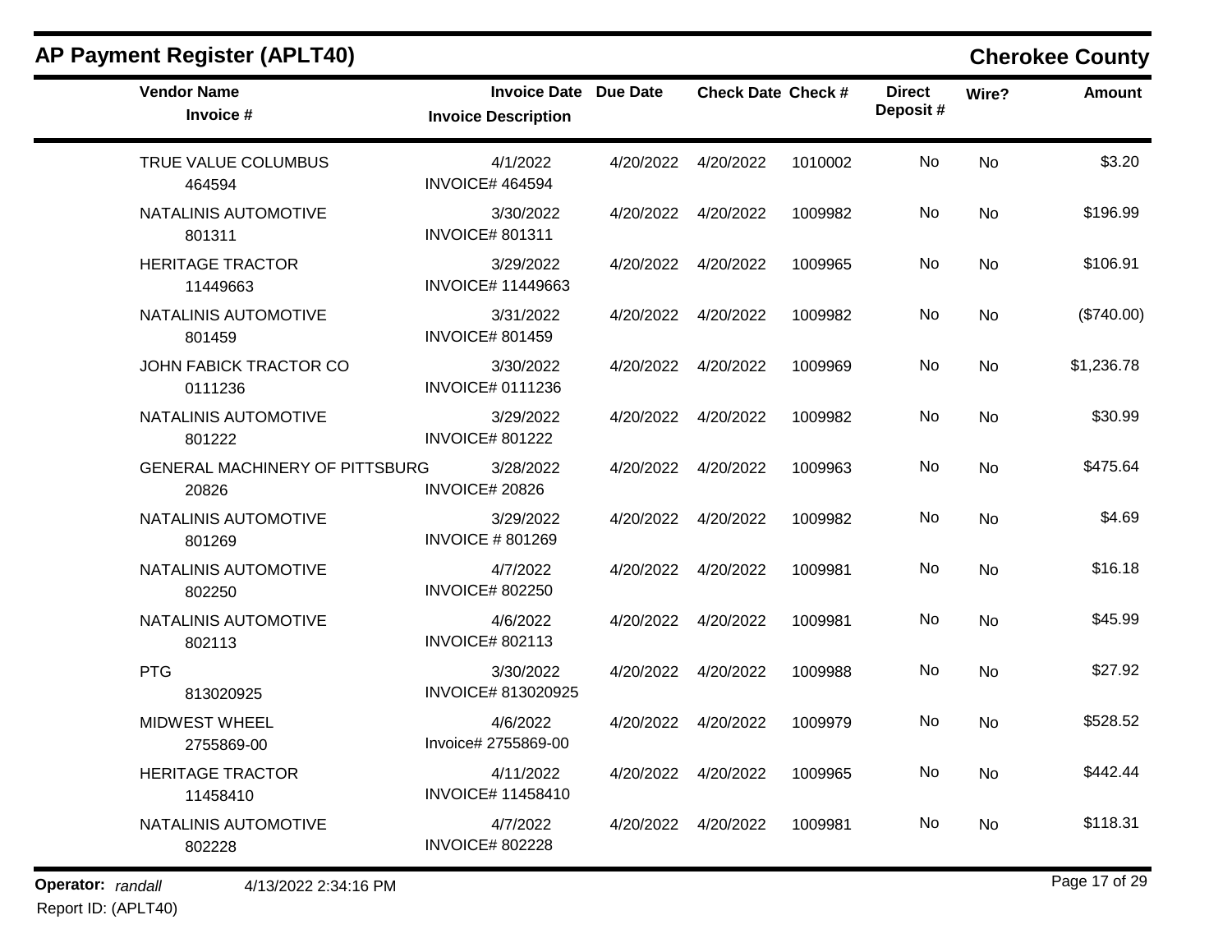| <b>Vendor Name</b><br>Invoice #                  | Invoice Date Due Date<br><b>Invoice Description</b> |                      | <b>Check Date Check #</b> |         | <b>Direct</b><br>Deposit# | Wire?     | Amount     |
|--------------------------------------------------|-----------------------------------------------------|----------------------|---------------------------|---------|---------------------------|-----------|------------|
| NATALINIS AUTOMOTIVE<br>801658                   | 4/1/2022<br><b>INVOICE# 801658</b>                  |                      | 4/20/2022  4/20/2022      | 1009982 | No                        | <b>No</b> | (\$148.47) |
| TRUE VALUE COLUMBUS<br>464854                    | 4/4/2022<br><b>INVOICE# 464854</b>                  |                      | 4/20/2022  4/20/2022      | 1010002 | No                        | No        | \$7.90     |
| <b>HOLLAND ALIGNMENT</b><br>188719               | 4/7/2022<br><b>INVOICE# 188719</b>                  |                      | 4/20/2022 4/20/2022       | 1009966 | No                        | <b>No</b> | \$84.95    |
| NATALINIS AUTOMOTIVE<br>801618                   | 4/1/2022<br><b>INVOICE# 801618</b>                  |                      | 4/20/2022 4/20/2022       | 1009982 | No                        | <b>No</b> | \$120.00   |
| NATALINIS AUTOMOTIVE<br>801531                   | 4/1/2022<br><b>INVOICE#801531</b>                   |                      | 4/20/2022  4/20/2022      | 1009982 | No                        | No        | \$148.47   |
| <b>BO'S 1 STOP</b><br>285                        | 3/28/2022<br><b>INVOICE#285</b>                     | 4/20/2022  4/20/2022 |                           | 1009931 | No                        | No        | \$9,972.00 |
| <b>ARVEST BANK</b><br>A3204                      | 4/11/2022<br>INVOICE#3204                           | 4/20/2022  4/20/2022 |                           | 1009926 | No                        | <b>No</b> | \$6,852.60 |
| NATALINIS AUTOMOTIVE<br>801507                   | 3/31/2022<br><b>INVOICE# 801507</b>                 | 4/20/2022  4/20/2022 |                           | 1009981 | No                        | No        | \$20.58    |
| <b>FARMERS COOPERATIVE ASSOCIATION</b><br>324521 | 4/7/2022<br><b>INVOICE#324521</b>                   | 4/20/2022            | 4/20/2022                 | 1009959 | No                        | <b>No</b> | \$17.54    |
| NATALINIS AUTOMOTIVE<br>801784                   | 4/4/2022<br><b>INVOICE# 801784</b>                  |                      | 4/20/2022  4/20/2022      | 1009982 | No                        | No        | \$143.32   |
| NATALINIS AUTOMOTIVE<br>801660                   | 4/1/2022<br><b>INVOICE# 801660</b>                  | 4/20/2022  4/20/2022 |                           | 1009981 | No                        | No        | \$5.74     |
| NATALINIS AUTOMOTIVE<br>801417                   | 3/31/2022<br><b>INVOICE# 801417</b>                 |                      | 4/20/2022 4/20/2022       | 1009981 | No                        | <b>No</b> | \$9.99     |
| <b>ARVEST BANK</b><br>A1837                      | 4/11/2022<br><b>INVOICE# A1837</b>                  | 4/20/2022  4/20/2022 |                           | 1009926 | No                        | <b>No</b> | \$169.59   |
| FARMERS COOPERATIVE ASSOCIATION<br>323810        | 3/30/2022<br><b>INVOICE#323810</b>                  |                      | 4/20/2022 4/20/2022       | 1009959 | No                        | <b>No</b> | \$6.76     |

## **Operator:** randall 4/13/2022 2:34:16 PM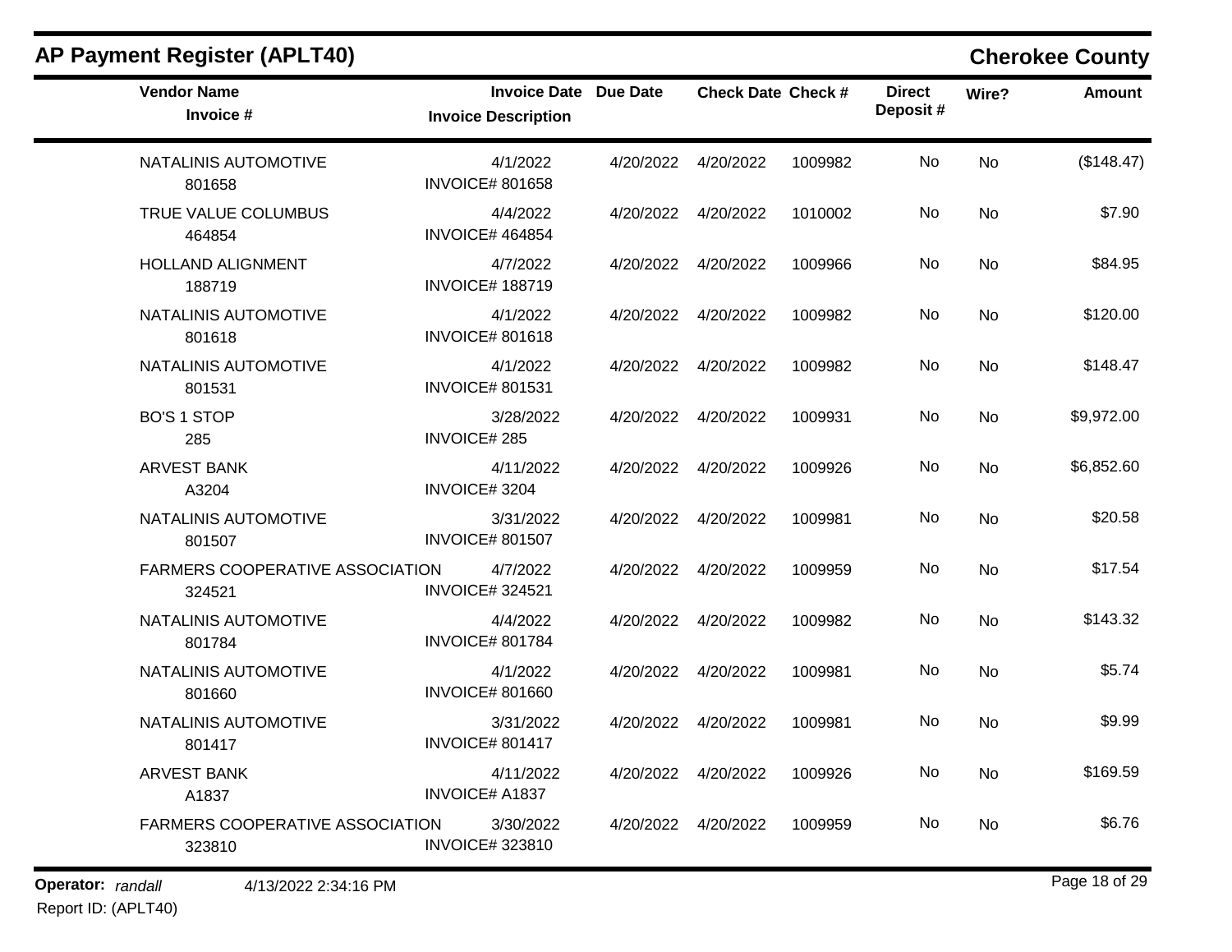| <b>Vendor Name</b><br>Invoice #                                                                      | Invoice Date Due Date<br><b>Invoice Description</b> |           | <b>Check Date Check #</b> |         | <b>Direct</b><br>Deposit# | Wire?     | <b>Amount</b> |
|------------------------------------------------------------------------------------------------------|-----------------------------------------------------|-----------|---------------------------|---------|---------------------------|-----------|---------------|
| <b>GENERAL MACHINERY OF PITTSBURG</b><br>20886                                                       | 3/31/2022<br><b>INVOICE# 20886</b>                  | 4/20/2022 | 4/20/2022                 | 1009963 | <b>No</b>                 | <b>No</b> | \$433.27      |
| MIAMI INDUSTRIAL SUPPLY<br>104988                                                                    | 4/1/2022<br><b>INVOICE# 104988</b>                  |           | 4/20/2022  4/20/2022      | 1009978 | <b>No</b>                 | No        | \$39.90       |
| TRUE VALUE COLUMBUS<br>464535                                                                        | 3/31/2022<br><b>INVOICE# 464535</b>                 |           | 4/20/2022  4/20/2022      | 1010002 | No                        | No        | \$4.30        |
| <b>MIDWEST WHEEL</b><br>2751290-00                                                                   | 3/30/2022<br>INVOICE# 2751290-00                    |           | 4/20/2022 4/20/2022       | 1009979 | No                        | <b>No</b> | \$45.87       |
| <b>PTG</b><br>813021291                                                                              | 4/8/2022<br>INVOICE# 813021291                      | 4/20/2022 | 4/20/2022                 | 1009988 | No                        | No        | \$291.91      |
| NATALINIS AUTOMOTIVE<br>801334                                                                       | 3/30/2022<br><b>INVOICE# 801334</b>                 |           | 4/20/2022  4/20/2022      | 1009981 | No                        | <b>No</b> | \$33.90       |
| TRUE VALUE COLUMBUS<br>23909                                                                         | 4/6/2022<br><b>INVOICE# 23909</b>                   |           | 4/20/2022  4/20/2022      | 1010002 | No                        | <b>No</b> | \$20.08       |
| <b>GENERAL MACHINERY OF PITTSBURG</b><br>20976<br>Account: 11000053080 - MAINTENANCE/BLDGS & GROUNDS | 3/31/2022<br><b>INVOICE# 20976</b>                  |           | 4/20/2022  4/20/2022      | 1009963 | No                        | <b>No</b> | \$11.00       |
| RIVERTON BUILDING SUPPLY INC<br>20156                                                                | 3/31/2022<br><b>INVOICE# 20156</b>                  |           | 4/20/2022  4/20/2022      | 1009992 | No                        | <b>No</b> | \$548.25      |
| <b>ARVEST BANK</b><br>A1837                                                                          | 4/11/2022<br><b>INVOICE# A1837</b>                  |           | 4/20/2022  4/20/2022      | 1009926 | <b>No</b>                 | No        | \$33.70       |
| Account: 11000053093 - OFFICE FURNITURE/EQUIP                                                        |                                                     |           |                           |         |                           |           |               |
| <b>STRONGHOLD DATA</b><br>37747                                                                      | 2/16/2022<br>INVOICE#37747                          |           | 4/20/2022  4/20/2022      | 1009997 | No                        | No        | \$3,854.89    |
| <b>Subtotal for Department: 000:</b>                                                                 |                                                     |           |                           |         |                           |           |               |
|                                                                                                      |                                                     |           |                           |         |                           |           | \$42,402.18   |

Report ID: (APLT40)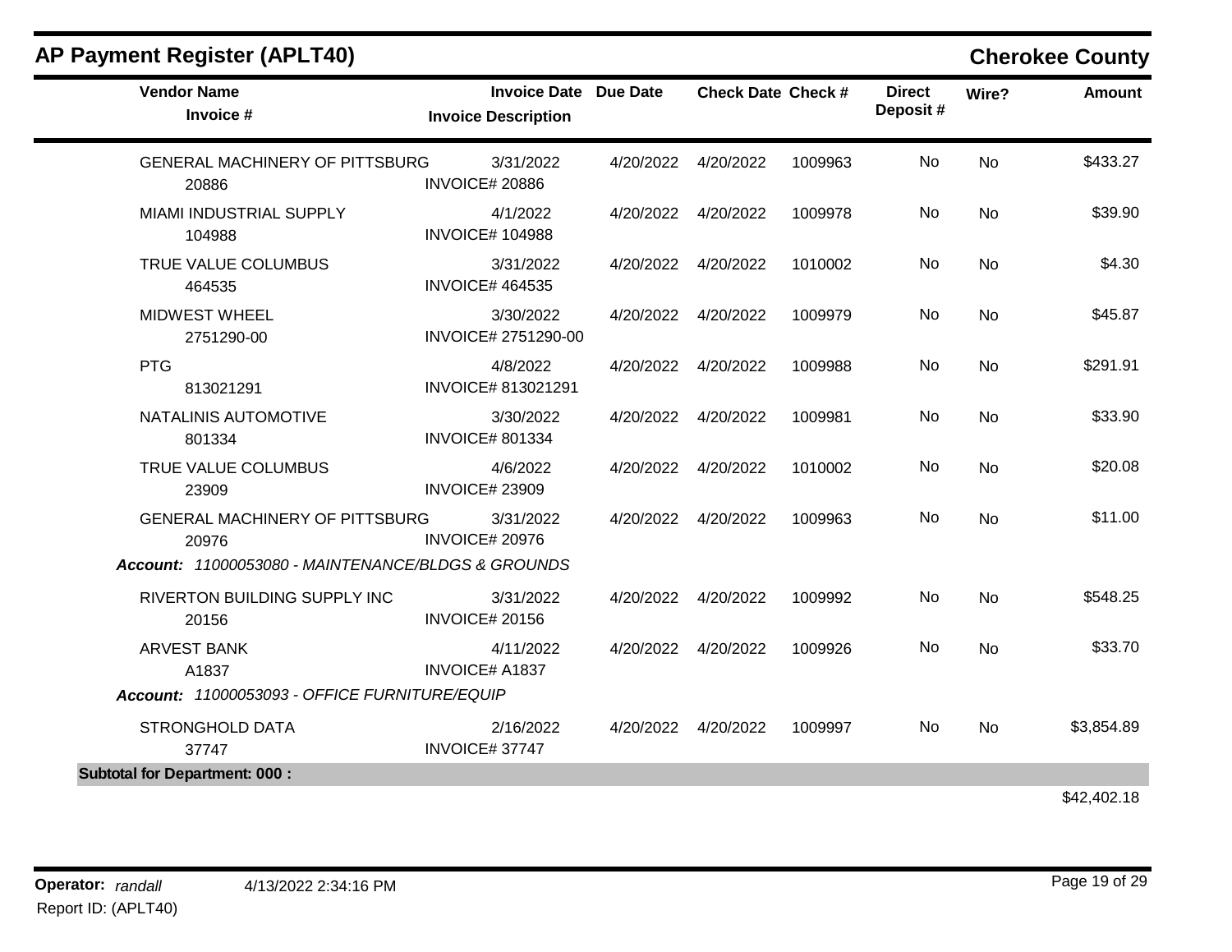|       |                                | <b>AP Payment Register (APLT40)</b>                                                                                                  |                                                            |           |                           |         |                           |                | <b>Cherokee County</b> |
|-------|--------------------------------|--------------------------------------------------------------------------------------------------------------------------------------|------------------------------------------------------------|-----------|---------------------------|---------|---------------------------|----------------|------------------------|
|       | <b>Vendor Name</b>             | Invoice #                                                                                                                            | <b>Invoice Date Due Date</b><br><b>Invoice Description</b> |           | <b>Check Date Check #</b> |         | <b>Direct</b><br>Deposit# | Wire?          | <b>Amount</b>          |
|       | <b>Subtotal for Fund: 110:</b> |                                                                                                                                      |                                                            |           |                           |         |                           |                |                        |
|       |                                |                                                                                                                                      |                                                            |           |                           |         |                           |                | \$42,402.18            |
| Fund: | 130                            | <b>NOXIOUS WEED</b>                                                                                                                  |                                                            |           |                           |         |                           |                |                        |
| Dept: | 000                            | <b>NON-DEPARTMENTAL</b>                                                                                                              |                                                            |           |                           |         |                           |                |                        |
|       |                                | Account: 13000053023 - EMPLOYEE FOOD/MEALS                                                                                           |                                                            |           |                           |         |                           |                |                        |
|       | <b>ARVEST BANK</b>             | <b>422 NOX</b><br>Account: 13000053030 - GASOLINE                                                                                    | 4/11/2022<br><b>ACCT 9561</b>                              | 4/20/2022 | 4/20/2022                 | 1009925 | No.                       | No             | \$137.34               |
|       | ARVEST BANK                    | <b>422 NOX</b>                                                                                                                       | 4/11/2022<br><b>ACCT 9561</b>                              |           | 4/20/2022  4/20/2022      | 1009925 | No.                       | No             | \$78.05                |
|       |                                | Account: 13000053074 - TELEPHONE BILLS<br><b>COLUMBUS TELEPHONE COMPANY</b><br>2293NW<br><b>Account: 13000053077 - HOTEL RENTALS</b> | 4/1/2022<br>ACCT 2293 - TELEPHONE                          |           | 4/20/2022  4/20/2022      | 1009946 | No.                       | <b>No</b>      | \$127.71               |
|       | ARVEST BANK                    | <b>422 NOX</b>                                                                                                                       | 4/11/2022<br><b>ACCT 9561</b>                              | 4/20/2022 | 4/20/2022                 | 1009925 | No.                       | No             | \$509.92               |
|       | <b>ARVEST BANK</b>             | 422 NOX                                                                                                                              | 4/11/2022<br><b>CREDIT</b>                                 |           | 4/20/2022  4/20/2022      | 1009925 | No.                       | <b>No</b>      | (\$41.20)              |
|       |                                | Account: 13000053078 - LEGAL PRINTING/ADVERTISING                                                                                    |                                                            |           |                           |         |                           |                |                        |
|       |                                | <b>COLUMBUS NEWS REPORT</b><br>318<br>Account: 13000053089 - OTHER CONTRACTUAL                                                       | 3/31/2022<br>INV 318 - LEGAL PRINTING                      |           | 4/20/2022 4/20/2022       | 1009945 | No.                       | <b>No</b>      | \$48.00                |
|       |                                | VAN DIEST SUPPLY CO<br>211990                                                                                                        | 3/31/2022<br>INV 211990 - OTHER CONTRACTUAL                |           | 4/20/2022  4/20/2022      | 1010004 | No.                       | N <sub>o</sub> | \$3,744.00             |
|       |                                | <b>Account: 13000053141 - CHEMICALS</b>                                                                                              |                                                            |           |                           |         |                           |                |                        |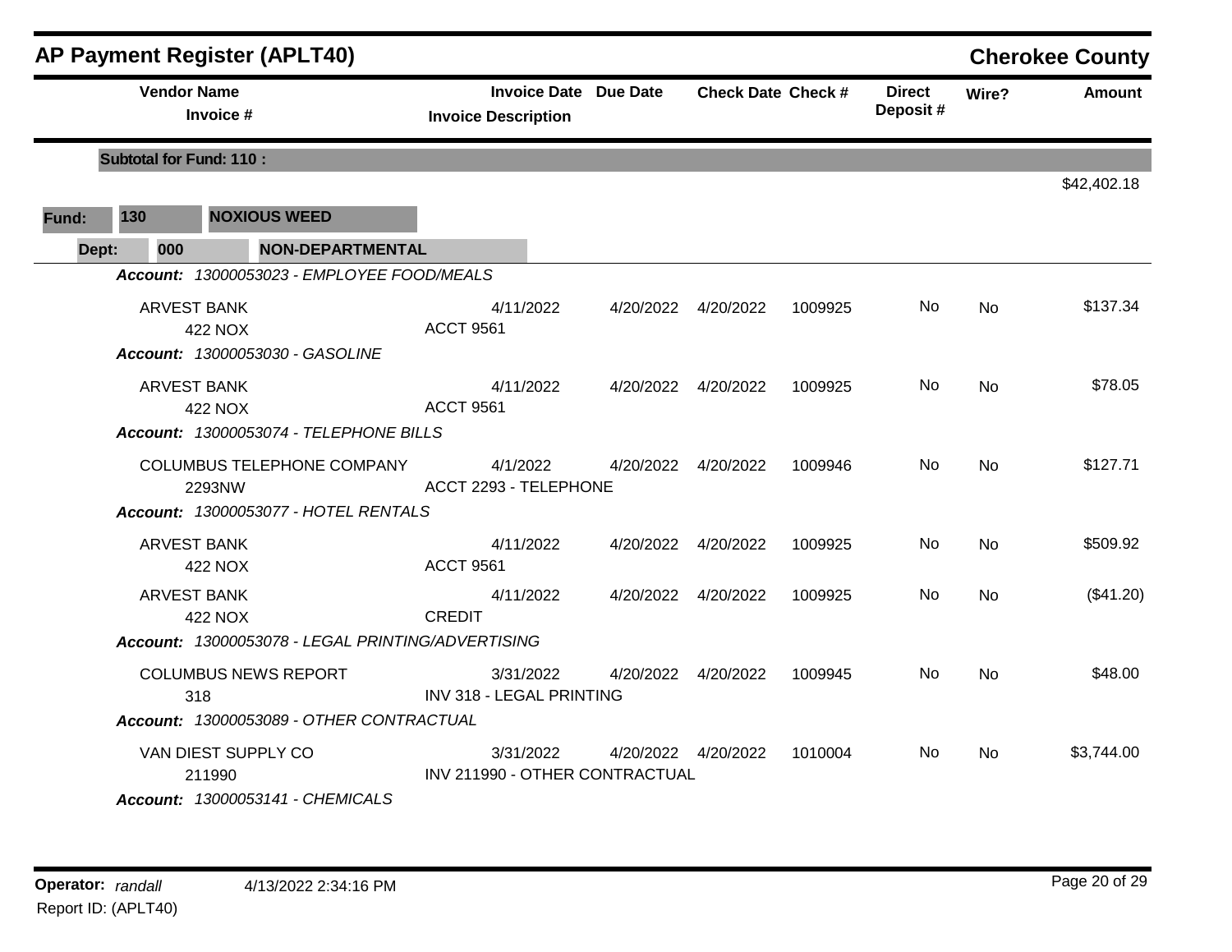|              | <b>AP Payment Register (APLT40)</b>  |                                                   |                                           |                              |                           |         |                           |           | <b>Cherokee County</b> |
|--------------|--------------------------------------|---------------------------------------------------|-------------------------------------------|------------------------------|---------------------------|---------|---------------------------|-----------|------------------------|
|              | <b>Vendor Name</b><br>Invoice #      |                                                   | <b>Invoice Description</b>                | <b>Invoice Date Due Date</b> | <b>Check Date Check #</b> |         | <b>Direct</b><br>Deposit# | Wire?     | <b>Amount</b>          |
|              | VAN DIEST SUPPLY CO<br>211989        |                                                   | 3/31/2022<br>INV 211989 - CHEMICALS       | 4/20/2022                    | 4/20/2022                 | 1010004 | No                        | No        | \$2,207.50             |
|              | VAN DIEST SUPPLY CO<br>211988        |                                                   | 3/31/2022<br>INV 211988 - CHEMICALS       | 4/20/2022                    | 4/20/2022                 | 1010004 | No                        | No        | \$1,551.30             |
|              | <b>Subtotal for Department: 000:</b> |                                                   |                                           |                              |                           |         |                           |           |                        |
|              |                                      |                                                   |                                           |                              |                           |         |                           |           | \$8,362.62             |
|              | <b>Subtotal for Fund: 130:</b>       |                                                   |                                           |                              |                           |         |                           |           |                        |
|              |                                      |                                                   |                                           |                              |                           |         |                           |           | \$8,362.62             |
| 140<br>Fund: | <b>HEALTH</b>                        |                                                   |                                           |                              |                           |         |                           |           |                        |
| Dept:        | 000                                  | <b>NON-DEPARTMENTAL</b>                           |                                           |                              |                           |         |                           |           |                        |
|              |                                      | Account: 14000053021 - PRINTING/OFFICE SUPPLIES   |                                           |                              |                           |         |                           |           |                        |
|              | <b>CHASE CARD SERVICES</b>           |                                                   | 4/11/2022                                 | 4/20/2022                    | 4/20/2022                 | 1009936 | No                        | <b>No</b> | \$152.61               |
|              | 422                                  |                                                   | ACCT 4246311970005747                     |                              |                           |         |                           |           |                        |
|              |                                      | Account: 14000053043 - HEALTH DEPT MED SUPPLIES   |                                           |                              |                           |         |                           |           |                        |
|              | EVAN'S HEALTH MART DRUG              |                                                   | 4/4/2022                                  |                              | 4/20/2022 4/20/2022       | 1009957 | No                        | No        | \$298.76               |
|              | 040622HD                             |                                                   | health dept med supplies                  |                              |                           |         |                           |           |                        |
|              |                                      | Account: 14000053072 - GAS, ELECTRIC, WATER/PHONE |                                           |                              |                           |         |                           |           |                        |
|              | <b>CITY OF COLUMBUS</b>              |                                                   | 4/4/2022                                  | 4/20/2022                    | 4/20/2022                 | 1009940 | No                        | No        | \$60.00                |
|              | 071724000HD                          |                                                   | ACCT 071724000                            |                              |                           |         |                           |           |                        |
|              | KANSAS GAS SERVICE<br>118867227      |                                                   | 4/4/2022<br>ACCT 510080477118867227 - GAS | 4/20/2022                    | 4/20/2022                 | 1009971 | No                        | No        | \$187.68               |
|              |                                      | COLUMBUS TELEPHONE COMPANY                        | 4/1/2022                                  |                              | 4/20/2022                 |         | No                        |           | \$475.61               |
|              | 2060HL                               |                                                   | ACCT 2060 - ELECTRIC                      | 4/20/2022                    |                           | 1009947 |                           | No        |                        |
|              | <b>CHASE CARD SERVICES</b>           |                                                   | 4/11/2022                                 |                              | 4/20/2022 4/20/2022       | 1009936 | No                        | No        | \$33.32                |
|              | 422                                  |                                                   | ACCT 4246311970005747                     |                              |                           |         |                           |           |                        |
|              |                                      | <b>COLUMBUS TELEPHONE COMPANY</b>                 | 4/1/2022                                  |                              | 4/20/2022  4/20/2022      | 1009947 | No                        | No        | \$54.29                |
|              | 2311HL                               |                                                   | ACCT 2311 - ELECTRIC                      |                              |                           |         |                           |           |                        |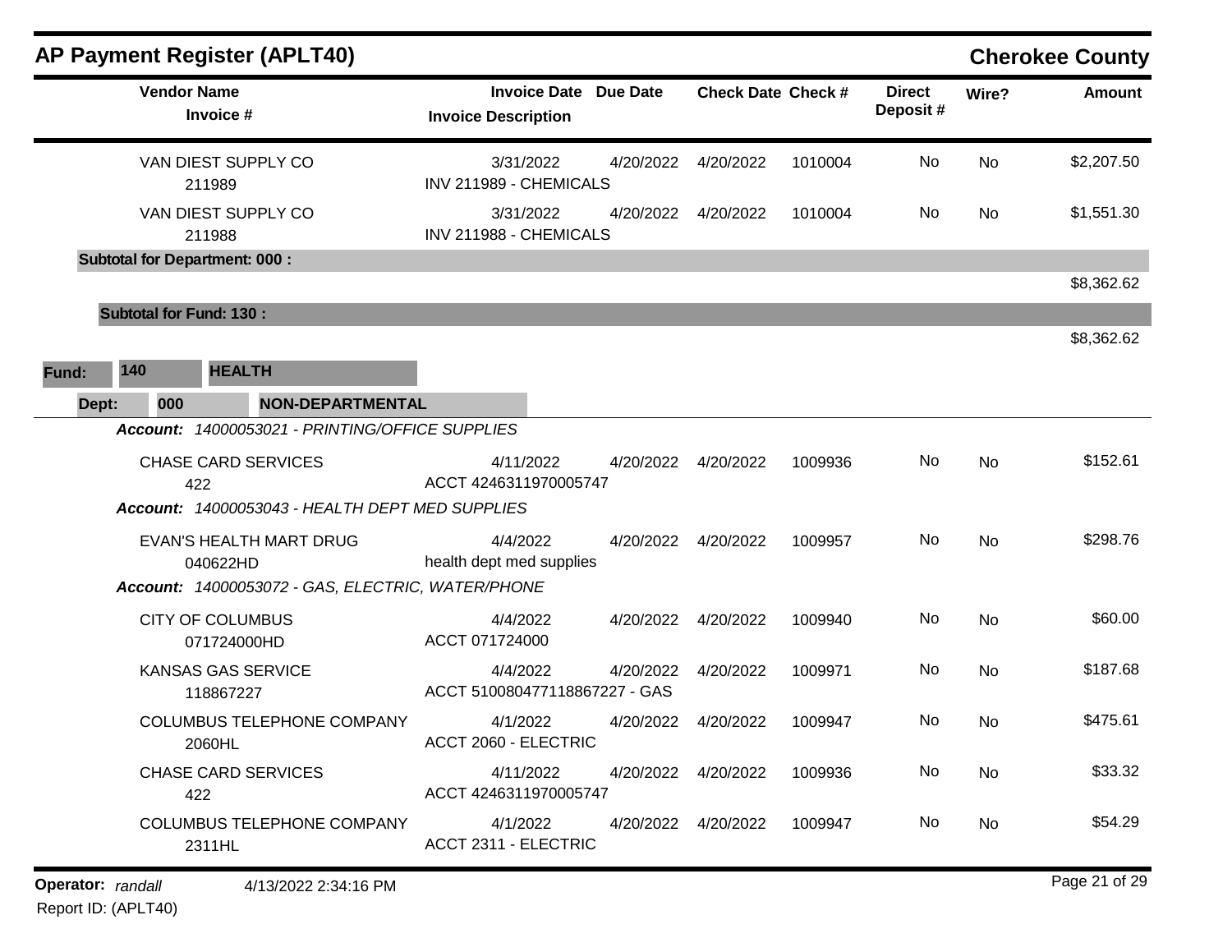÷

|       | <b>Vendor Name</b>             |                                              | <b>Invoice Date Due Date</b>    |                      | <b>Check Date Check #</b> |         | <b>Direct</b><br>Deposit# | Wire?     | <b>Amount</b> |
|-------|--------------------------------|----------------------------------------------|---------------------------------|----------------------|---------------------------|---------|---------------------------|-----------|---------------|
|       |                                | Invoice #                                    | <b>Invoice Description</b>      |                      |                           |         |                           |           |               |
|       |                                | Account: 14000053073 - MEETING COSTS         |                                 |                      |                           |         |                           |           |               |
|       |                                | <b>CHASE CARD SERVICES</b>                   | 4/11/2022                       |                      | 4/20/2022  4/20/2022      | 1009936 | No.                       | <b>No</b> | \$380.98      |
|       | 422                            |                                              | ACCT 4246311970005747           |                      |                           |         |                           |           |               |
|       |                                | Account: 14000053075 - DUES/SUBSCRIPTIONS    |                                 |                      |                           |         |                           |           |               |
|       |                                | <b>CHASE CARD SERVICES</b>                   | 4/11/2022                       |                      | 4/20/2022  4/20/2022      | 1009936 | No                        | <b>No</b> | \$85.29       |
|       | 422                            |                                              | ACCT 4246311970005747           |                      |                           |         |                           |           |               |
|       |                                | Account: 14000053076 - PROFESSIONAL SERVICES |                                 |                      |                           |         |                           |           |               |
|       |                                | <b>QUALITY PEST CONTROL INC</b>              | 4/11/2022                       |                      | 4/20/2022  4/20/2022      | 1009990 | No                        | <b>No</b> | \$50.00       |
|       |                                | 422 HE                                       | <b>MONTHLY SPRAY</b>            |                      |                           |         |                           |           |               |
|       |                                | CRAW-KAN TELEPHONE COOPERATIVE INC 4/11/2022 |                                 | 4/20/2022  4/20/2022 |                           | 1009951 | No.                       | <b>No</b> | \$22.49       |
|       |                                | 422 HE                                       | ACCT 129793                     |                      |                           |         |                           |           |               |
|       |                                | <b>Subtotal for Department: 000:</b>         |                                 |                      |                           |         |                           |           |               |
|       |                                |                                              |                                 |                      |                           |         |                           |           | \$1,801.03    |
|       | <b>Subtotal for Fund: 140:</b> |                                              |                                 |                      |                           |         |                           |           |               |
|       |                                |                                              |                                 |                      |                           |         |                           |           | \$1,801.03    |
| Fund: | 160                            | <b>DIRECT ELECTION</b>                       |                                 |                      |                           |         |                           |           |               |
|       |                                |                                              |                                 |                      |                           |         |                           |           |               |
| Dept: | 000                            | <b>NON-DEPARTMENTAL</b>                      |                                 |                      |                           |         |                           |           |               |
|       |                                | Account: 16000053029 - MISC SUPPLIES         |                                 |                      |                           |         |                           |           |               |
|       |                                | RIVERTON BUILDING SUPPLY INC                 | 4/11/2022                       | 4/20/2022  4/20/2022 |                           | 1009992 | No                        | <b>No</b> | \$184.95      |
|       |                                | 20151                                        | <b>INV 20151</b>                |                      |                           |         |                           |           |               |
|       |                                | Account: 16000053073 - TRANSPORTATION        |                                 |                      |                           |         |                           |           |               |
|       | <b>ARVEST BANK</b>             |                                              | 4/11/2022                       |                      | 4/20/2022  4/20/2022      | 1009925 | No                        | <b>No</b> | \$32.26       |
|       |                                | 422 CL                                       | ACCT 1886, TABLE, CARDS, NOTARY |                      |                           |         |                           |           |               |
|       |                                | Account: 16000053075 - DUES/SUBSCRIPTIONS    |                                 |                      |                           |         |                           |           |               |
|       | <b>ARVEST BANK</b>             |                                              | 4/11/2022                       |                      | 4/20/2022  4/20/2022      | 1009925 | No.                       | <b>No</b> | \$200.00      |
|       |                                | 422 CL                                       | ACCT 1886, TABLE, CARDS, NOTARY |                      |                           |         |                           |           |               |
|       |                                |                                              |                                 |                      |                           |         |                           |           |               |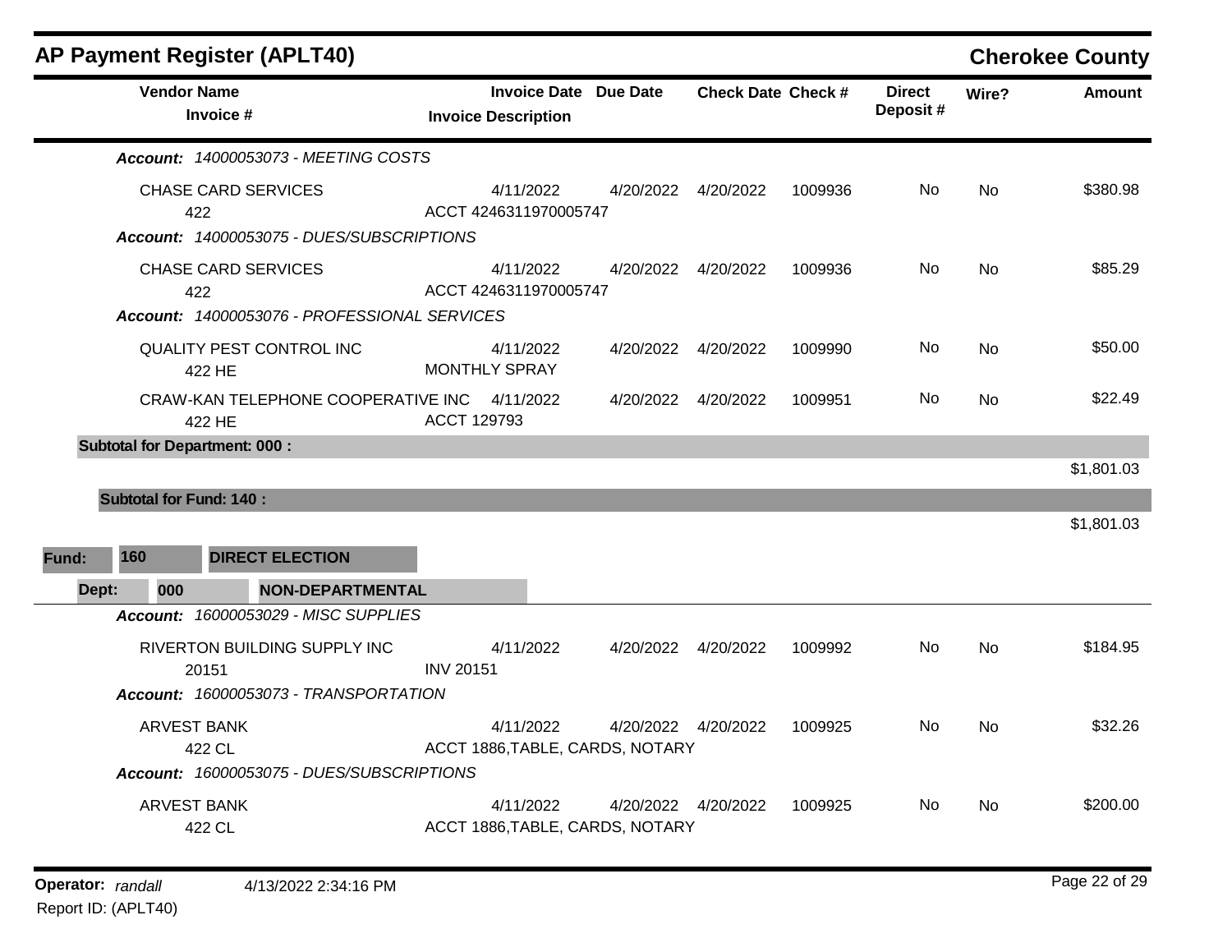|                                          |     |                                      | AP Payment Register (APLT40)                         |                               |                                                            |                           |         |                           |           | <b>Cherokee County</b> |
|------------------------------------------|-----|--------------------------------------|------------------------------------------------------|-------------------------------|------------------------------------------------------------|---------------------------|---------|---------------------------|-----------|------------------------|
|                                          |     | <b>Vendor Name</b><br>Invoice #      |                                                      | <b>Invoice Description</b>    | <b>Invoice Date Due Date</b>                               | <b>Check Date Check #</b> |         | <b>Direct</b><br>Deposit# | Wire?     | <b>Amount</b>          |
|                                          |     |                                      | Account: 16000053076 - PROFESSIONAL SERVICES         |                               |                                                            |                           |         |                           |           |                        |
|                                          |     | <b>ARVEST BANK</b><br>422 CL         | Account: 16000053088 - PROFESSIONAL DEVELOPMENT      | 4/11/2022                     | 4/20/2022  4/20/2022<br>ACCT 1886, TABLE, CARDS, NOTARY    |                           | 1009925 | No                        | <b>No</b> | \$25.00                |
|                                          |     | <b>ARVEST BANK</b><br>422 CL         |                                                      | 4/11/2022                     | 4/20/2022  4/20/2022<br>ACCT 1886, TABLE, CARDS, NOTARY    |                           | 1009925 | No                        | <b>No</b> | \$400.00               |
|                                          |     | <b>Subtotal for Department: 000:</b> |                                                      |                               |                                                            |                           |         |                           |           | \$842.21               |
|                                          |     | <b>Subtotal for Fund: 160:</b>       |                                                      |                               |                                                            |                           |         |                           |           | \$842.21               |
| Fund:                                    | 190 |                                      | <b>SPECIAL BRIDGE BUILDIN</b>                        |                               |                                                            |                           |         |                           |           |                        |
| Dept:                                    |     | 000                                  | <b>NON-DEPARTMENTAL</b>                              |                               |                                                            |                           |         |                           |           |                        |
|                                          |     |                                      | Account: 19000053089 - OTHER CONTRACTUAL             |                               |                                                            |                           |         |                           |           |                        |
|                                          |     | 70447856                             | LESLIE ROBERT WELCH                                  | 4/7/2022<br>invoice# 70447856 | 4/20/2022 4/20/2022                                        |                           | 1009975 | No                        | <b>No</b> | \$100.00               |
|                                          |     | 7447855                              | LESLIE ROBERT WELCH                                  | 4/7/2022<br>invoice# 7447855  | 4/20/2022                                                  | 4/20/2022                 | 1009975 | No                        | <b>No</b> | \$452.00               |
|                                          |     | <b>Subtotal for Department: 000:</b> |                                                      |                               |                                                            |                           |         |                           |           | \$552.00               |
|                                          |     | <b>Subtotal for Fund: 190:</b>       |                                                      |                               |                                                            |                           |         |                           |           |                        |
| Fund:                                    | 224 |                                      | <b>CHEROKEE COUNTY 911</b>                           |                               |                                                            |                           |         |                           |           | \$552.00               |
| Dept:                                    |     | 000                                  | <b>NON-DEPARTMENTAL</b>                              |                               |                                                            |                           |         |                           |           |                        |
|                                          |     |                                      | Account: 22400053300 - MISC PAID OUT                 |                               |                                                            |                           |         |                           |           |                        |
|                                          |     |                                      | CRAW-KAN TELEPHONE COOPERATIVE INC<br>1818SZ10901070 | 4/1/2022                      | 4/20/2022  4/20/2022<br>INV 1818SZ10901070 - MISC PAID OUT |                           | 1009951 | No                        | No        | \$98.00                |
| Operator: randall<br>Report ID: (APLT40) |     |                                      | 4/13/2022 2:34:16 PM                                 |                               |                                                            |                           |         |                           |           | Page 23 of 29          |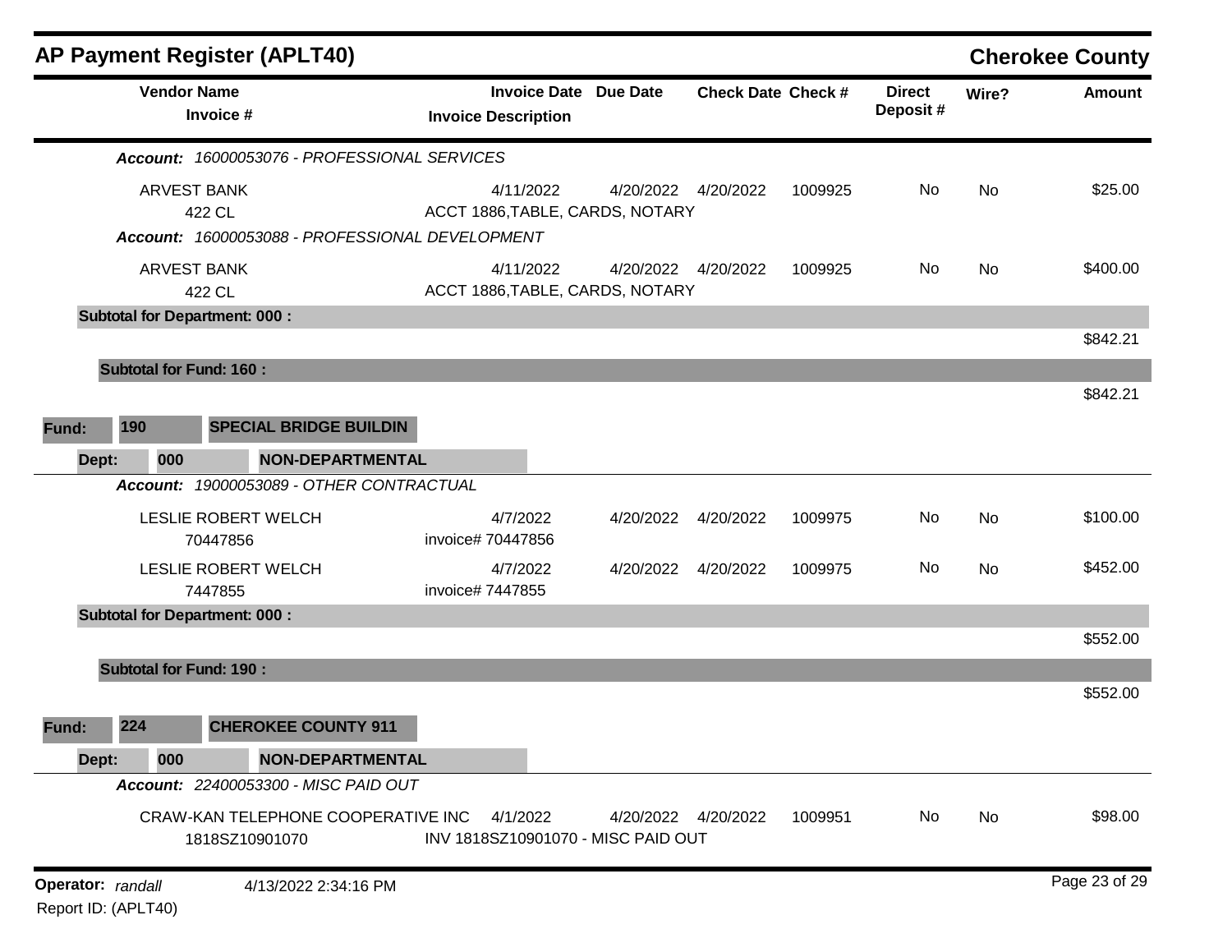| AP Payment Register (APLT40)                      |                                                        |           |                           |         |                           |           | <b>Cherokee County</b> |
|---------------------------------------------------|--------------------------------------------------------|-----------|---------------------------|---------|---------------------------|-----------|------------------------|
| <b>Vendor Name</b><br>Invoice #                   | Invoice Date Due Date<br><b>Invoice Description</b>    |           | <b>Check Date Check #</b> |         | <b>Direct</b><br>Deposit# | Wire?     | Amount                 |
| RODNEY SANDERS<br>20220309                        | 4/7/2022<br>INV 2022-03-09, GIS SUPPORT                | 4/20/2022 | 4/20/2022                 | 1009993 | No                        | <b>No</b> | \$261.25               |
| <b>VERIZON WIRELESS</b><br>9902173851             | 3/31/2022<br>INV 9902173851 - MISC PAID OUT            | 4/20/2022 | 4/20/2022                 | 1010005 | No                        | No        | \$1,360.40             |
| <b>AT&amp;T MOBILITY</b><br>287297386061X03192022 | 3/31/2022<br>INV 287297386061X03192022 - MISC PAID OUT | 4/20/2022 | 4/20/2022                 | 1009928 | No                        | <b>No</b> | \$91.14                |

**CENTURYLINK** 313409961MAP

**Subtotal for Department: 000 :** 

**Subtotal for Fund: 224 :** 

**Fund: 230 APPRAISER COSTS Dept: 000 NON-DEPARTMENTAL** *Account: 23000053023 - EMPLOYEE FOOD/MEALS* ARVEST BANK 422 4/8/2022 4/20/2022 4/20/2022 1009925 No \$48.54 ACCT 5472, HOTEL, FOOD No *Account: 23000053028 - COMPUTER SUPPLIES* KISSTECH 2652 4/11/2022 4/20/2022 4/20/2022 1009974 No \$25.00 INV 2652 No *Account: 23000053073 - TRANSPORTATION* DEANN NORRIS 422 4/11/2022 4/20/2022 4/20/2022 1009954 No \$207.09 MILEAGE/CLASS No *Account: 23000053074 - TELEPHONE BILLS* COLUMBUS TELEPHONE COMPANY 7577CH 4/1/2022 4/20/2022 4/20/2022 1009946 No \$119.99 ACCT 7577 - TELEPHONE No *Account: 23000053077 - HOTEL RENTALS*

ACCT 313409961 - MISC PAID OUT

\$2,286.79

\$2,286.79

### **Cherokee County**

No

4/1/2022 4/20/2022 4/20/2022 1009934 No \$476.00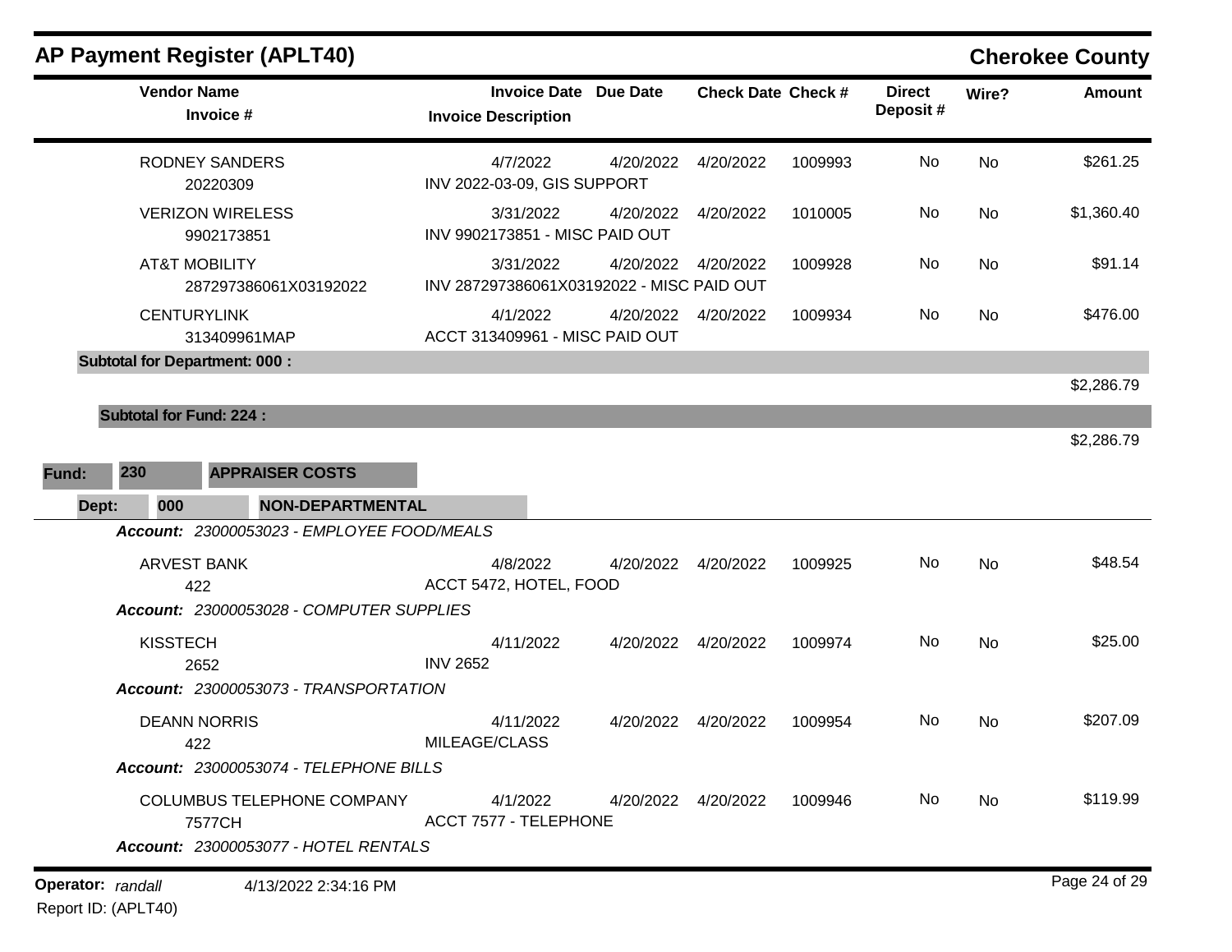|       |                                      |                                         | <b>AP Payment Register (APLT40)</b>               |                                       |           |                              |                           |         |                            |           | <b>Cherokee County</b> |
|-------|--------------------------------------|-----------------------------------------|---------------------------------------------------|---------------------------------------|-----------|------------------------------|---------------------------|---------|----------------------------|-----------|------------------------|
|       |                                      | <b>Vendor Name</b><br>Invoice #         |                                                   | <b>Invoice Description</b>            |           | <b>Invoice Date Due Date</b> | <b>Check Date Check #</b> |         | <b>Direct</b><br>Deposit # | Wire?     | <b>Amount</b>          |
|       |                                      | <b>ARVEST BANK</b><br>422               |                                                   | 4/8/2022<br>ACCT 5472, HOTEL, FOOD    |           | 4/20/2022                    | 4/20/2022                 | 1009925 | No                         | <b>No</b> | \$211.91               |
|       |                                      |                                         | Account: 23000053078 - LEGAL PRINTING/ADVERTISING |                                       |           |                              |                           |         |                            |           |                        |
|       |                                      | <b>SUMNERONE</b><br>3176950             |                                                   | INV 3176950                           | 4/11/2022 |                              | 4/20/2022 4/20/2022       | 1009998 | No.                        | <b>No</b> | \$186.46               |
|       | <b>Subtotal for Department: 000:</b> |                                         |                                                   |                                       |           |                              |                           |         |                            |           |                        |
|       |                                      |                                         |                                                   |                                       |           |                              |                           |         |                            |           | \$798.99               |
|       | <b>Subtotal for Fund: 230:</b>       |                                         |                                                   |                                       |           |                              |                           |         |                            |           |                        |
|       |                                      |                                         |                                                   |                                       |           |                              |                           |         |                            |           | \$798.99               |
| Fund: | 300                                  |                                         | <b>SERVICE FOR ELDERLY</b>                        |                                       |           |                              |                           |         |                            |           |                        |
|       | Dept:<br>000                         |                                         | NON-DEPARTMENTAL                                  |                                       |           |                              |                           |         |                            |           |                        |
|       |                                      |                                         | Account: 30000053072 - GAS, ELECTRIC, WATER       |                                       |           |                              |                           |         |                            |           |                        |
|       |                                      | <b>CENTURYLINK</b><br>320494722EL       |                                                   | <b>ACCT 320494722 - ELECTRIC</b>      | 3/31/2022 | 4/20/2022                    | 4/20/2022                 | 1009933 | No                         | <b>No</b> | \$19.19                |
|       |                                      |                                         | KANSAS GAS SERVICE<br>510020083117538200          | ACCT 510020083117538200 - GAS         | 3/31/2022 | 4/20/2022                    | 4/20/2022                 | 1009971 | No.                        | No        | \$78.60                |
|       |                                      | 0420                                    | KANSAS GAS SERVICE                                | 4/7/2022<br>ACCT 510074383 1179346 45 |           | 4/20/2022                    | 4/20/2022                 | 1009972 | No                         | <b>No</b> | \$613.84               |
|       |                                      | <b>CITY OF COLUMBUS</b><br>042022       |                                                   | 4/1/2022<br>WATER/GARBAGE             |           |                              | 4/20/2022 4/20/2022       | 1009940 | No                         | <b>No</b> | \$121.52               |
|       |                                      | <b>LIBERTY UTILITIES</b><br>124991597HC |                                                   | <b>ACCT 124991597 - ELECTRIC</b>      | 3/31/2022 | 4/20/2022                    | 4/20/2022                 | 1009976 | No.                        | <b>No</b> | \$130.87               |
|       |                                      | 512076592                               | <b>KANSAS GAS SERVICE</b>                         | 4/4/2022<br>ACCT 512076592            |           |                              | 4/20/2022 4/20/2022       | 1009971 | No                         | No        | \$231.23               |
|       |                                      | <b>CENTURYLINK</b><br>320497874         |                                                   | <b>ACCT 320497874 - ELECTRIC</b>      | 3/31/2022 | 4/20/2022                    | 4/20/2022                 | 1009933 | No                         | No        | \$23.34                |
|       |                                      |                                         | Account: 30000053074 - TELEPHONE BILLS            |                                       |           |                              |                           |         |                            |           |                        |

**Operator:** randall 4/13/2022 2:34:16 PM Report ID: (APLT40)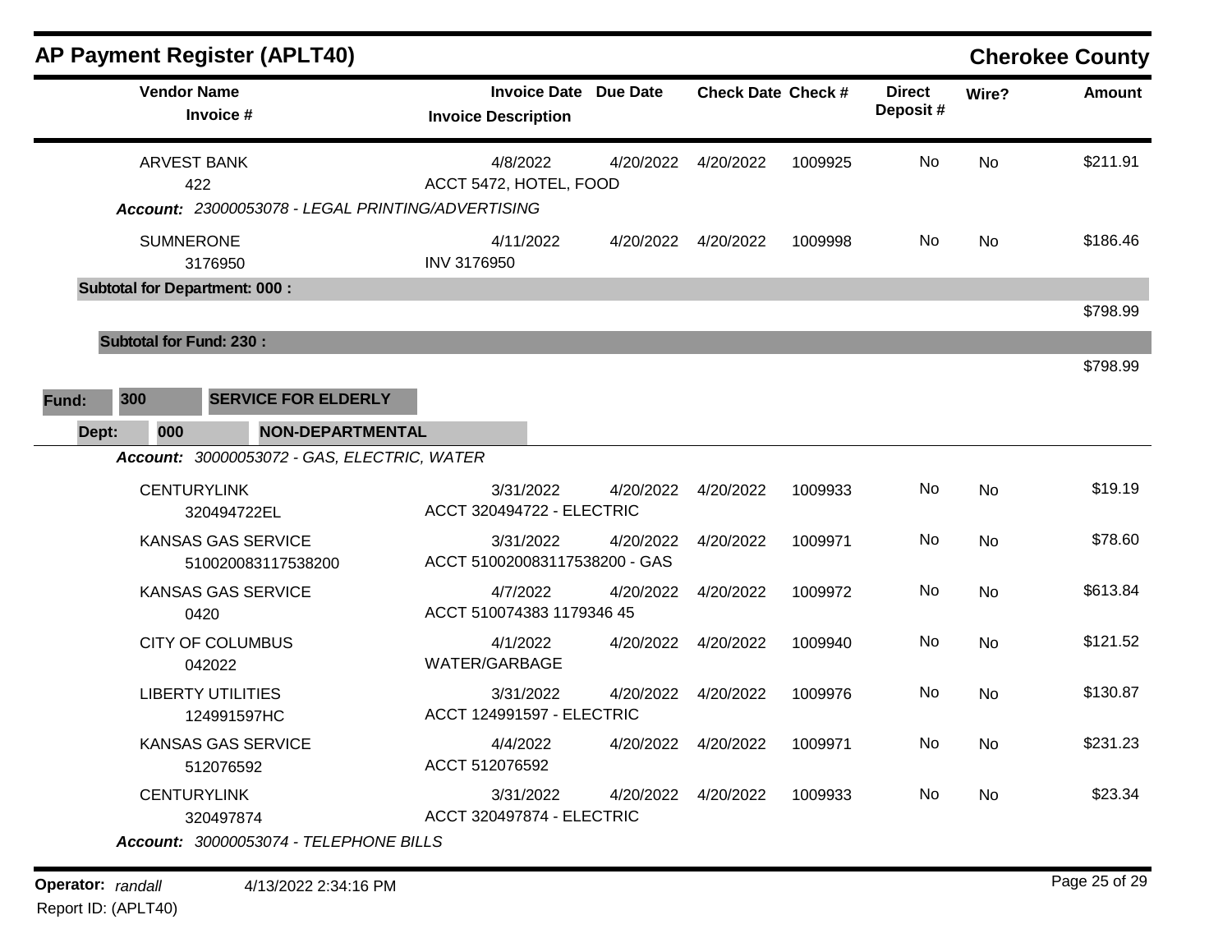|                   | <b>AP Payment Register (APLT40)</b>  |                                                                 |                                                            |           |                           |         |                           |       | <b>Cherokee County</b> |
|-------------------|--------------------------------------|-----------------------------------------------------------------|------------------------------------------------------------|-----------|---------------------------|---------|---------------------------|-------|------------------------|
|                   | <b>Vendor Name</b><br>Invoice #      |                                                                 | <b>Invoice Date Due Date</b><br><b>Invoice Description</b> |           | <b>Check Date Check #</b> |         | <b>Direct</b><br>Deposit# | Wire? | <b>Amount</b>          |
|                   | <b>CENTURYLINK</b><br>422 EL         |                                                                 | 4/11/2022<br>ACCT313571296                                 | 4/20/2022 | 4/20/2022                 | 1009934 | No                        | No    | \$89.05                |
|                   | <b>CENTURYLINK</b><br>422            |                                                                 | 4/11/2022<br>ACCT 313355170                                | 4/20/2022 | 4/20/2022                 | 1009934 | No                        | No    | \$105.30               |
|                   | <b>Subtotal for Department: 000:</b> |                                                                 |                                                            |           |                           |         |                           |       | \$1,412.94             |
|                   | <b>Subtotal for Fund: 300:</b>       |                                                                 |                                                            |           |                           |         |                           |       | \$1,412.94             |
| Fund:             | 330                                  | <b>SEWER DISTRICT#1 OPER</b>                                    |                                                            |           |                           |         |                           |       |                        |
| Dept:             | 000                                  | NON-DEPARTMENTAL<br>Account: 33000053072 - GAS, ELECTRIC, WATER |                                                            |           |                           |         |                           |       |                        |
|                   | <b>LIBERTY UTILITIES</b><br>003      |                                                                 | 4/7/2022<br>INVOICE# 003                                   | 4/20/2022 | 4/20/2022                 | 1009976 | No                        | No    | \$20.14                |
|                   | <b>LIBERTY UTILITIES</b><br>004      |                                                                 | 4/7/2022<br>INVOICE# 004                                   | 4/20/2022 | 4/20/2022                 | 1009976 | No                        | No    | \$30.23                |
|                   | <b>LIBERTY UTILITIES</b><br>100      |                                                                 | 4/7/2022<br>INVOICE# 001                                   | 4/20/2022 | 4/20/2022                 | 1009976 | No                        | No    | \$79.80                |
|                   | <b>LIBERTY UTILITIES</b><br>001      |                                                                 | 4/7/2022<br>INVOICE# 001                                   | 4/20/2022 | 4/20/2022                 | 1009976 | No                        | No    | \$1,634.25             |
|                   | <b>LIBERTY UTILITIES</b><br>002      |                                                                 | 4/7/2022<br>INVOICE# 002                                   | 4/20/2022 | 4/20/2022                 | 1009976 | No                        | No    | \$121.95               |
|                   | <b>LIBERTY UTILITIES</b><br>101      |                                                                 | 4/7/2022<br>invoice# 101                                   | 4/20/2022 | 4/20/2022                 | 1009976 | No                        | No    | \$130.41               |
|                   |                                      | Account: 33000053074 - TELEPHONE BILLS                          |                                                            |           |                           |         |                           |       |                        |
|                   | <b>CENTURYLINK</b><br>005            | Account: 33000053134 - POSTAGE - EXPENSE                        | 4/7/2022<br><b>INVOICE# 005</b>                            |           | 4/20/2022  4/20/2022      | 1009934 | No                        | No    | \$200.71               |
|                   |                                      |                                                                 |                                                            |           |                           |         |                           |       |                        |
| Operator: randall |                                      | 4/13/2022 2:34:16 PM                                            |                                                            |           |                           |         |                           |       | Page 26 of 29          |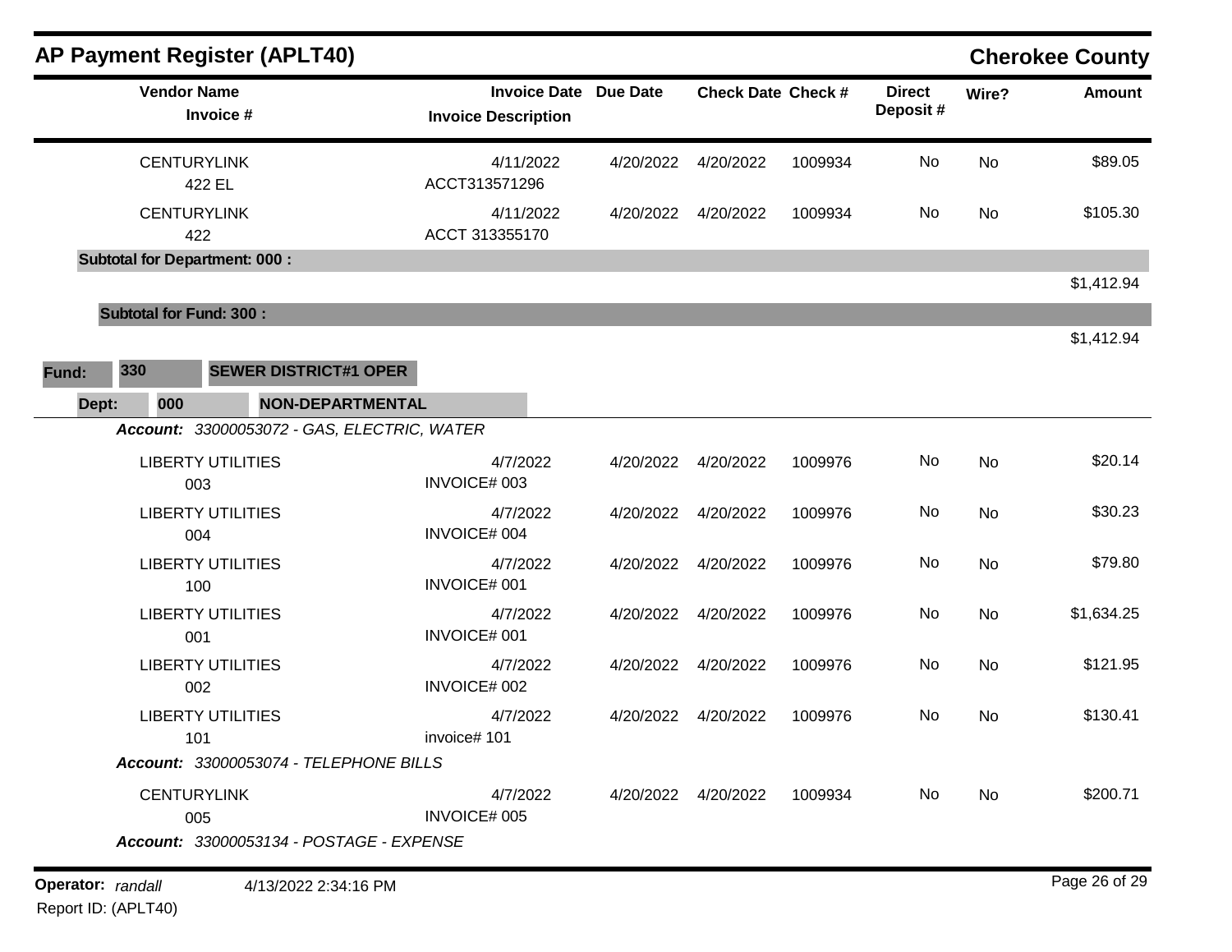| <b>AP Payment Register (APLT40)</b>                                           |                                                            |           |                           |         |                           |           | <b>Cherokee County</b> |
|-------------------------------------------------------------------------------|------------------------------------------------------------|-----------|---------------------------|---------|---------------------------|-----------|------------------------|
| <b>Vendor Name</b><br>Invoice #                                               | <b>Invoice Date Due Date</b><br><b>Invoice Description</b> |           | <b>Check Date Check #</b> |         | <b>Direct</b><br>Deposit# | Wire?     | <b>Amount</b>          |
| ROYCE DONALDSON                                                               | 4/11/2022                                                  | 4/20/2022 | 4/20/2022                 | 1009994 | No                        | No        | \$55.01                |
| 001<br><b>Subtotal for Department: 000:</b>                                   | INVOICE# 001                                               |           |                           |         |                           |           |                        |
|                                                                               |                                                            |           |                           |         |                           |           | \$2,272.50             |
| <b>Subtotal for Fund: 330:</b>                                                |                                                            |           |                           |         |                           |           |                        |
|                                                                               |                                                            |           |                           |         |                           |           | \$2,272.50             |
| 460<br><b>VIN</b><br>Fund:                                                    |                                                            |           |                           |         |                           |           |                        |
| <b>NON-DEPARTMENTAL</b><br>Dept:<br>000                                       |                                                            |           |                           |         |                           |           |                        |
| Account: 46000053300 - MISC PAID OUT                                          |                                                            |           |                           |         |                           |           |                        |
| <b>ARVEST BANK</b><br>422 SH7                                                 | 4/8/2022<br>ACCT 8604, FUEL, TRAINING, HOTEL               | 4/20/2022 | 4/20/2022                 | 1009926 | No                        | No        | \$2,287.36             |
| <b>ARVEST BANK</b><br>422 SH5                                                 | 4/8/2022<br>ACCT 1670, FOOD, CABLE TIES                    | 4/20/2022 | 4/20/2022                 | 1009925 | No                        | <b>No</b> | \$31.58                |
| <b>Subtotal for Department: 000:</b>                                          |                                                            |           |                           |         |                           |           |                        |
|                                                                               |                                                            |           |                           |         |                           |           | \$2,318.94             |
| <b>Subtotal for Fund: 460:</b><br>490<br><b>SPECIAL LAW ENFORCEM</b><br>Fund: |                                                            |           |                           |         |                           |           | \$2,318.94             |
| <b>NON-DEPARTMENTAL</b><br>Dept:<br>000                                       |                                                            |           |                           |         |                           |           |                        |
| Account: 49000053089 - OTHER CONTRACTUAL                                      |                                                            |           |                           |         |                           |           |                        |
| <b>DAVID ADAMS</b><br>042022LE                                                | 4/1/2022<br><b>CLINICAL SOCIAL WORK</b>                    | 4/20/2022 | 4/20/2022                 | 1009953 | No.                       | No        | \$85.00                |
| DAVID ADAMS<br>042022SL                                                       | 4/6/2022<br><b>CLINICAL SOCIAL WORK</b>                    |           | 4/20/2022  4/20/2022      | 1009953 | No                        | No        | \$85.00                |
| <b>DAVID ADAMS</b><br>42022LE                                                 | 4/1/2022<br>CLINICAL SOCIAL WORK                           |           | 4/20/2022  4/20/2022      | 1009953 | No                        | No        | \$85.00                |
| Operator: randall<br>4/13/2022 2:34:16 PM                                     |                                                            |           |                           |         |                           |           | Page 27 of 29          |

Report ID: (APLT40)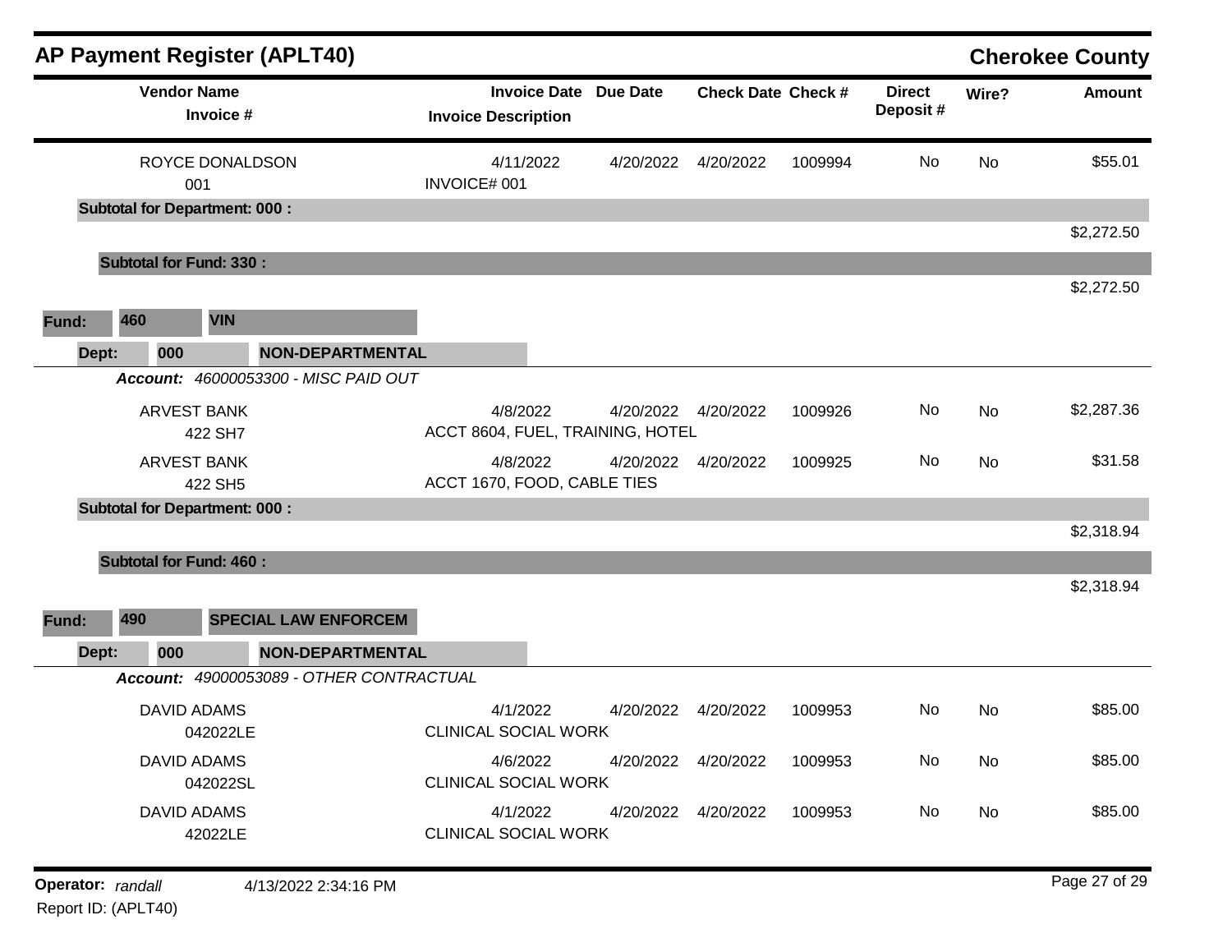| <b>AP Payment Register (APLT40)</b>       |                                                            |           |                           |         |                                   |       | <b>Cherokee County</b> |
|-------------------------------------------|------------------------------------------------------------|-----------|---------------------------|---------|-----------------------------------|-------|------------------------|
| <b>Vendor Name</b><br>Invoice #           | <b>Invoice Date Due Date</b><br><b>Invoice Description</b> |           | <b>Check Date Check #</b> |         | <b>Direct</b><br>Deposit #        | Wire? | <b>Amount</b>          |
| Account: 49000053300 - MISC PAID OUT      |                                                            |           |                           |         |                                   |       |                        |
| <b>ARVEST BANK</b><br>422 SH <sub>2</sub> | 4/8/2022<br>ACCT 1738, POSTAGE, SOFTWARE RENEWAL           |           | 4/20/2022 4/20/2022       | 1009925 | No                                | No    | \$140.00               |
| <b>ARVEST BANK</b><br>422 sh              | 4/8/2022<br>ACCT 1712, SOFTWARE RENEWAL                    | 4/20/2022 | 4/20/2022                 | 1009925 | No                                | No.   | \$140.00               |
| <b>ARVEST BANK</b><br>422 SH3             | 4/8/2022<br>ACCT 1746, K9 TRAINING AIDS, VEST              | 4/20/2022 | 4/20/2022                 | 1009925 | No                                | No    | \$711.12               |
| <b>Subtotal for Department: 000:</b>      |                                                            |           |                           |         |                                   |       |                        |
|                                           |                                                            |           |                           |         |                                   |       | \$1,246.12             |
| <b>Subtotal for Fund: 490:</b>            |                                                            |           |                           |         |                                   |       |                        |
|                                           |                                                            |           |                           |         |                                   |       | \$1,246.12             |
|                                           |                                                            |           |                           |         | Total for Bank 1 Account 1120298: |       | \$352,834.55           |
|                                           |                                                            |           |                           | *****   | <b>Total Invoices Paid:</b>       |       | \$352,834.55           |